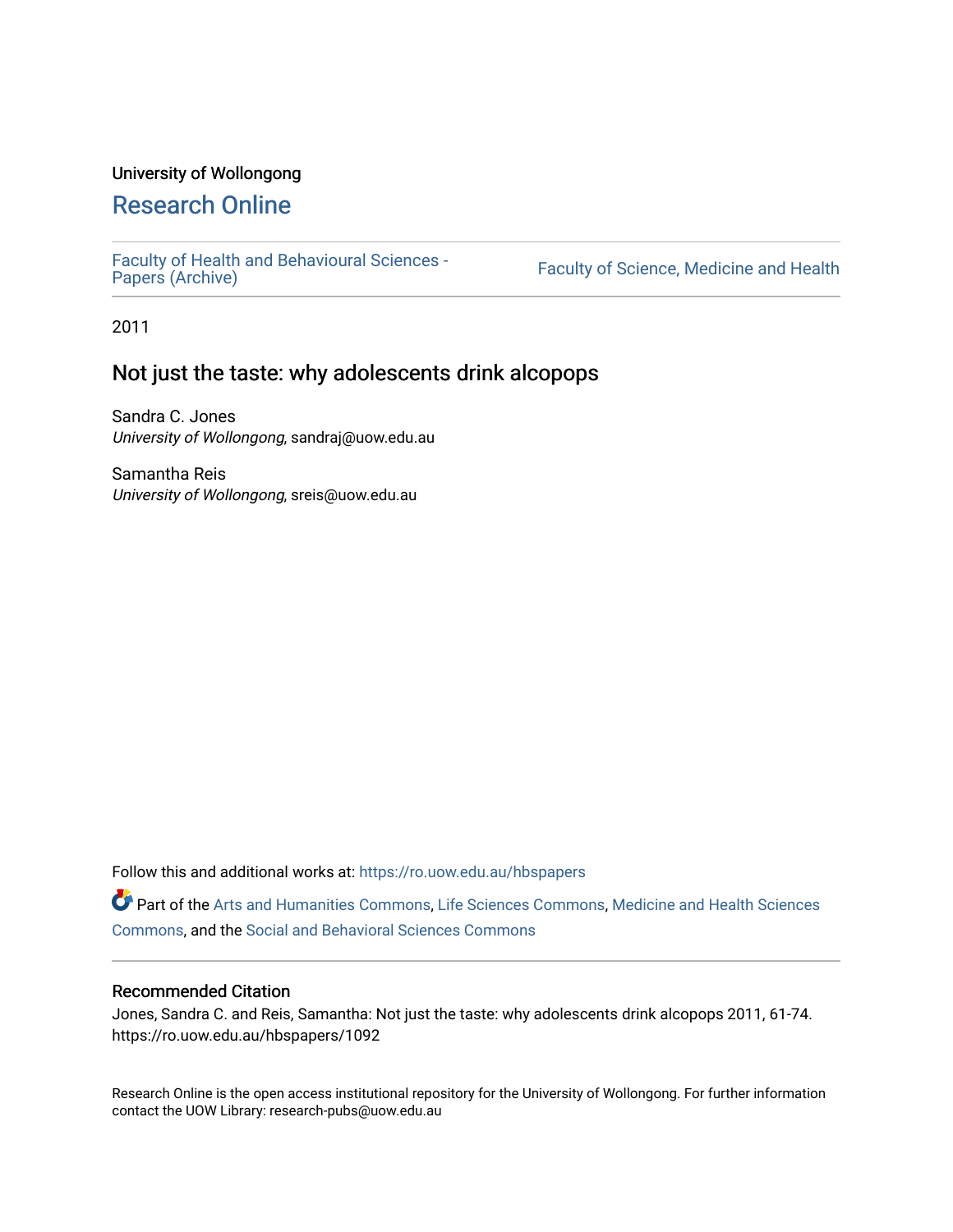# Not just the taste: why adolescents drink alcopops

#### **Abstract**

Purpose – The purpose of this paper is to determine the features of alcopops which make them attractive to Australian adolescents, which features are most important in determining choice of ready-to-drinks (RTDs) over other alcoholic drinks, and whether these vary by age and gender. Design/methodology/ approach – Mixed methods study. Participants in Study 1 (focus groups) were 72 adolescents aged 12-17 from New South Wales, Australia; four groups each from Sydney (metropolitan area), Wollongong (regional) and Dubbo (rural); and in Study 2 (survey), 1,263 adolescents aged 12-17 recruited through schools, mall intercepts, and online. Findings – The predominant factor influencing preference for alcopops across both genders was taste, followed by alcohol strength and cost, although the association between price and choice was complex. Convenience was an important factor, including ease of carrying and concealing, as was the physical appearance (particularly for younger drinkers). Non-drinkers and experimental drinkers reported that advertising was a key influencer. Practical implications – These results elaborate on previous research, indicating that alcopops are appealing to young people for a number of reasons (including taste, cost and alcohol strength), many of which differ in importance depending on age and gender. Given that advertising was found to be a key factor in the preference for alcopops, alcohol-related media literacy education may help young people to resist these harmful persuasive messages. Originality/value – This study goes beyond previous research into the role of taste preferences to explore the complexity of reasons for adolescents' alcohol consumption. In doing so, this research provides the basis for future educational and policy interventions.

#### Keywords

adolescents, why, taste, alcopops, just, drink, not

#### **Disciplines**

Arts and Humanities | Life Sciences | Medicine and Health Sciences | Social and Behavioral Sciences

#### Publication Details

Jones, S. C. & Reis, S. (2011). Not just the taste: why adolescents drink alcopops. Health Education, 112 (1), 61-74.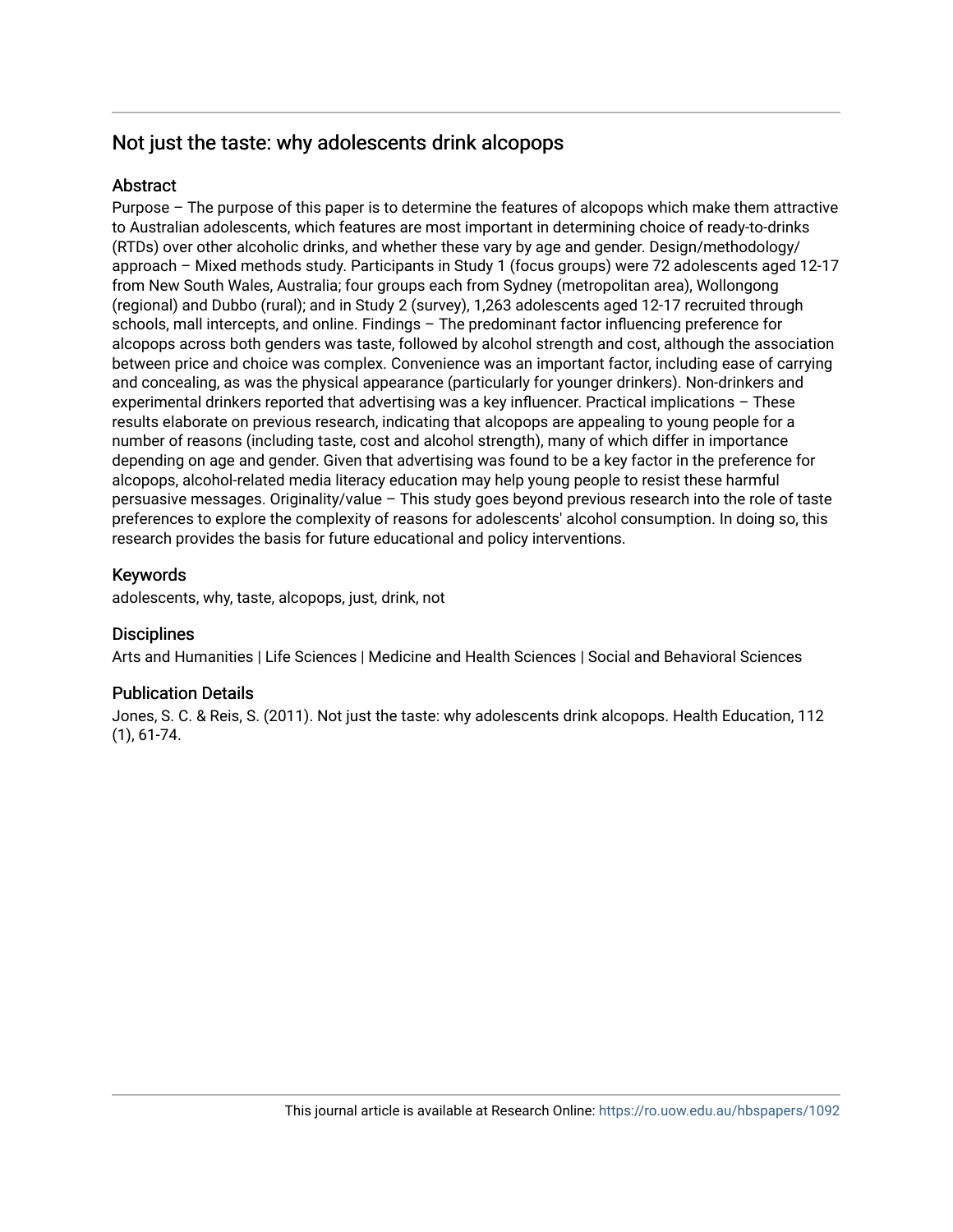#### Not just the taste: Why adolescents drink alcopops

Sandra C. Jones and Samantha Reis Centre for Health Initiatives, University of Wollongong

#### Author Notes

**Professor Sandra Jones, Director of the Centre for Health Initiatives, University of** Wollongong E-mail: sandraj@uow.edu.au Ph: +61 2 4221 4209 Fax: +61 2 4221 3370

**Professor Sandra Jones** is the Director of the Centre for Health Initiatives, a Research Strength at the University of Wollongong. From 2004 to 2009 she was also Associate Dean (Research) in the Faculty of Health & Behavioural Sciences. Her research focuses on the relationship between media and health, including the impacts of advertising in the print and electronic media on health behaviour, and the use of social marketing to improve population health. She also conducts research in the area of advertising and marketing regulation, particularly in relation to alcohol marketing. Sandra has published more than 100 refereed papers and been awarded in excess of \$3 million in research funding. Sandra is the Chair of the National Breast & Ovarian Cancer Centre Information Advisory Group; a Member of the Advisory Committee of the Community Alcohol Action Network (CAAN); member of the International Review Panel for social marketing programs at the Alberta Health Service in Canada; and a Director of the Cram Foundation.

Dr Samantha Reis, Associate Research Fellow, Centre for Health Initiatives, University of Wollongong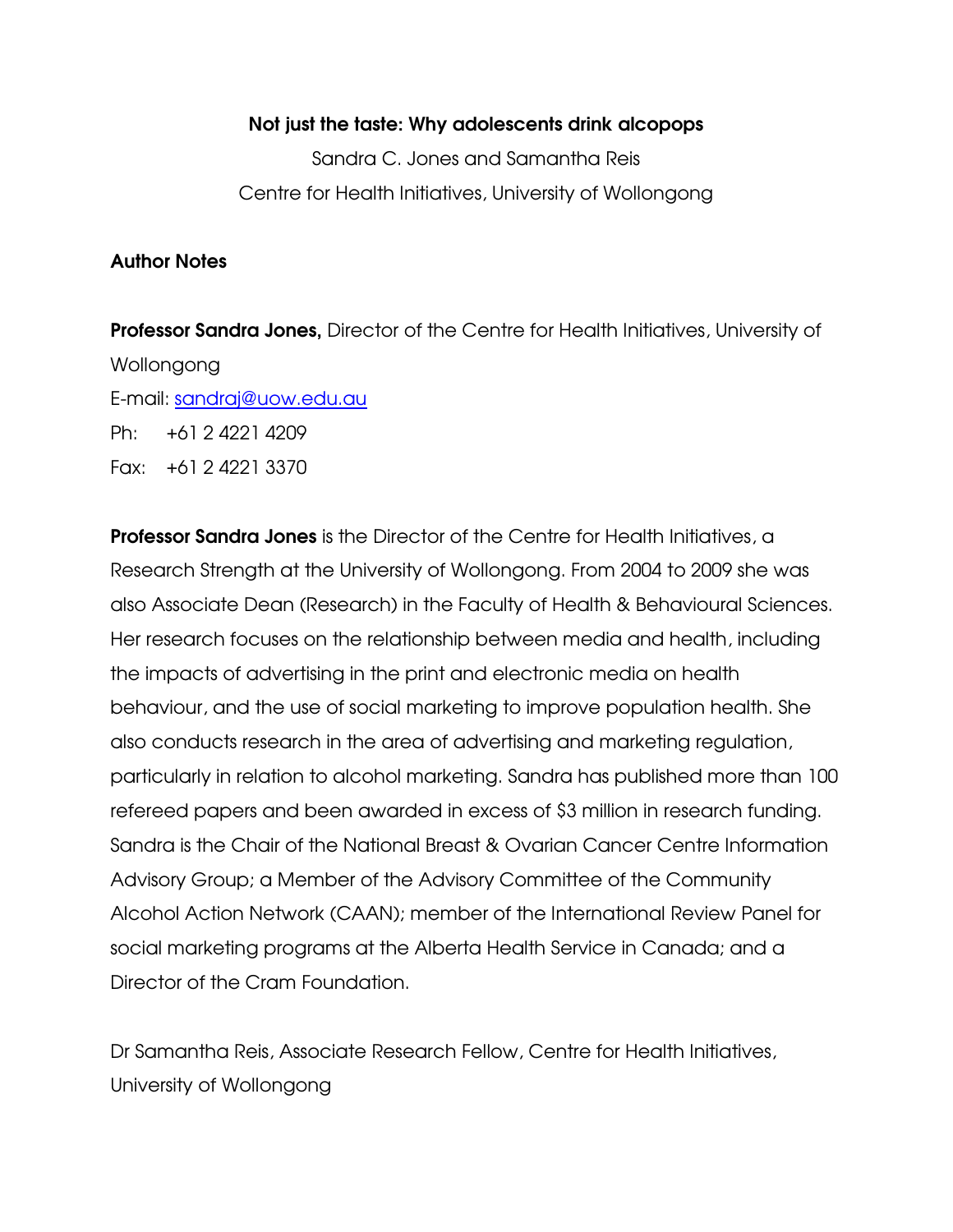#### E-mail: sreis@uow.edu.au

Ph: +61 2 4221 4209

Fax: +61 2 4221 3370

Dr Samantha Reis is an Associate Research Fellow at the Centre for Health Initiatives. Samantha's research is primarily focussed around psychological aspects of behaviour change in health. Samantha has undertaken a number of systematic literature reviews for a diverse range of projects and has experience researching and conducting statistical analyses in a variety of areas. Her main research interests include: psychosocial causes and treatments of psychological disorders; attachment styles in adolescence and adulthood; and factors effecting recovery from depression.

Correspondence concerning this article should be addressed to Professor Sandra C. Jones, Director, Centre for Health Initiatives, Room G04, Building 41, University of Wollongong, Northfields Avenue, Wollongong NSW 2522 Australia. E-mail: sandraj@uow.edu.au

Ph: +61 2 4221 4209 Fax: +61 2 4221 337

# **Abstract**

**Purpose** – The purpose of this paper is to determine the features of alcopops which make them attractive to Australian adolescents, which features are most important in determining choice of ready-to-drinks (RTDs) over other alcoholic drinks, and whether these vary by age and gender.

Design/methodology/approach – Mixed methods study. Participants in Study 1 (focus groups) were 72 adolescents aged 12-17 from New South Wales, Australia; four groups each from Sydney (metropolitan area), Wollongong (regional) and Dubbo (rural); and in Study 2 (survey), 1,263 adolescents aged 12-17 recruited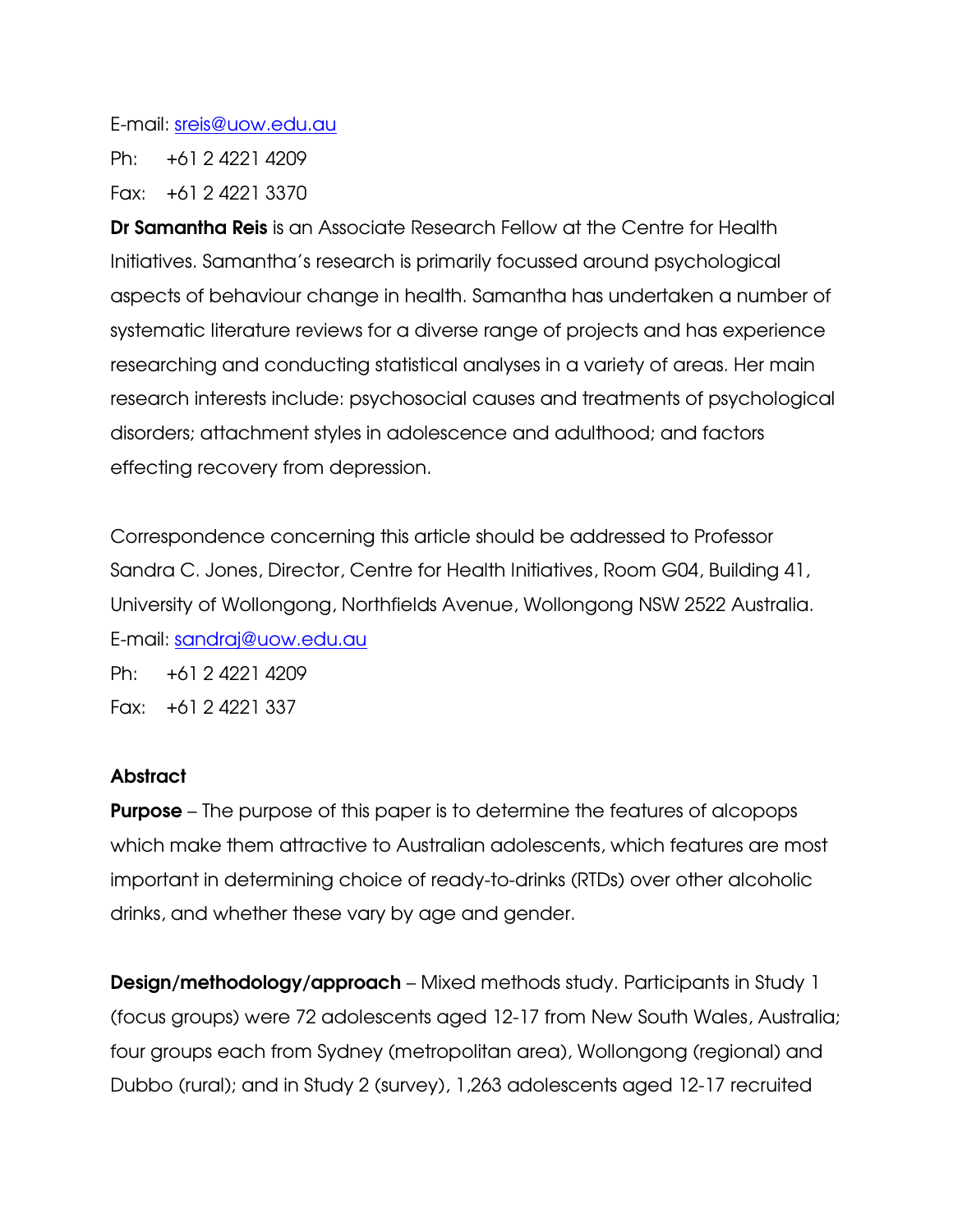through schools, mall intercepts, and online.

**Findings** – The predominant factor influencing preference for alcopops across both genders was taste, followed by alcohol strength and cost, although the association between price and choice was complex. Convenience was an important factor, including ease of carrying and concealing, as was the physical appearance (particularly for younger drinkers). Non-drinkers and experimental drinkers reported that advertising was a key influencer.

**Practical implications** – These results elaborate on previous research, indicating that alcopops are appealing to young people for a number of reasons (including taste, cost and alcohol strength), many of which differ in importance depending on age and gender. Given that advertising was found to be a key factor in the preference for alcopops, alcohol-related media literacy education may help young people to resist these harmful persuasive messages.

**Originality/value** – This study goes beyond previous research into the role of taste preferences to explore the complexity of reasons for adolescents' alcohol consumption. In doing so, this research provides the basis for future educational and policy interventions.

## **Introduction**

Ready-to-drink alcohol products (RTDs), commonly referred to as "alcopops", have been a source of much controversy since their introduction in the mid-1990's (Forsyth, 2001). In Australia, there is increasing evidence that RTDs have become the drink of choice for young people (Colman and Colman, 2003). For example, a survey of 400 young people (aged 12 to 21 years) from Melbourne, Canberra and Sydney (Australian Divisions of General Practice, 2003) found that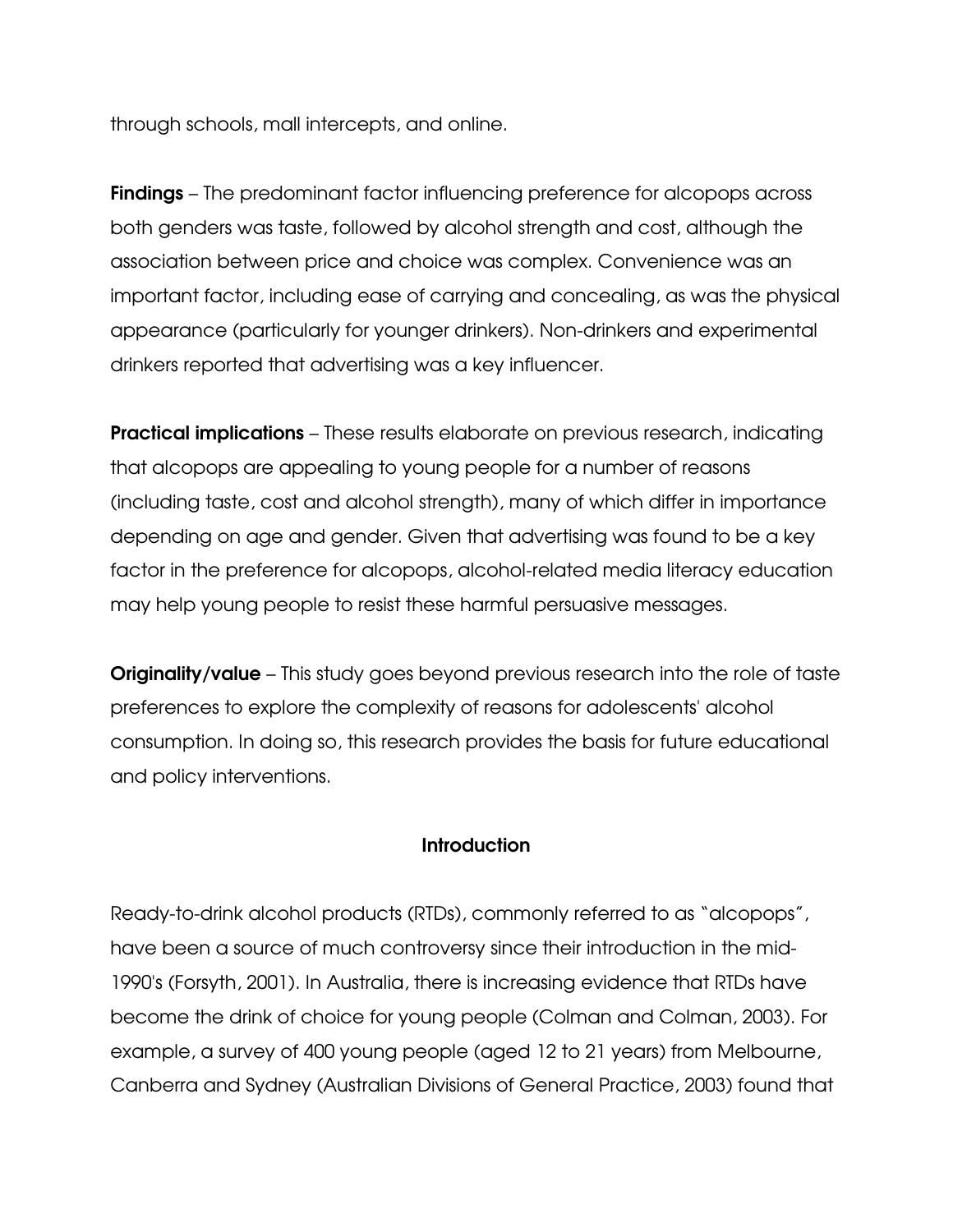45 per cent of females and 33 per cent of males reported an RTD as their last drink consumed; with a clear age-related decline (over 50 per cent of 12 to 14 year olds, 40 per cent of 15 to 17 year olds and 20 per cent of those over 18 years of age). More recent data showed that 25 per cent of 12 to 15 year olds and 34 per cent of 16 to 17 year olds who were "current drinkers" identified RTDs as their usual drink (White and Hayman, 2006). Studies in other countries have also found that the attractiveness of alcopops declines with increasing age (Center for Applied Research Solutions, 2006; MacKintosh et al., 1997; Sutherland and Willner, 1998; Huckle et al., 2008); and that female adolescents are the most likely to consume alcopops (Center for Applied Research Solutions, 2006; MacKintosh et al., 1997; Huckle et al., 2008; Roberts et al., 1999; Brain et al., 2000; MacCall, 1998; Romanus, 2000).

There is an increasing body of evidence to suggest that the preference for alcopops is a result of marketing strategies that entice youth into consuming these drinks (Mosher and Johnsson, 2005). However, the specific features of RTDs which make them attractive to youth are still poorly defined. The existing literature highlights "taste" – both the lack of evident alcohol taste and the similarity to familiar soft drink precuts (component parts) – as one of the most important attributes of alcopops (Australian Divisions of General Practice, 2003; Center for Applied Research Solutions, 2006; MacKintosh et al., 1997; Hughes et al., 1997; CHOICE, 2007; Copeland et al., 2007). Other factors which have been identified in a small number of studies include portability and ease of concealment (Center for Applied Research Solutions, 2006; Hughes et al., 1997); affordability (Hughes et al., 1997); ability to control alcohol intake (Center for Applied Research Solutions, 2006); and perceived "fit" between the product/brands and the desired image of young people (MacKintosh et al., 1997; Hughes et al., 1997; Gates et al., 2007; Smith et al., 2005).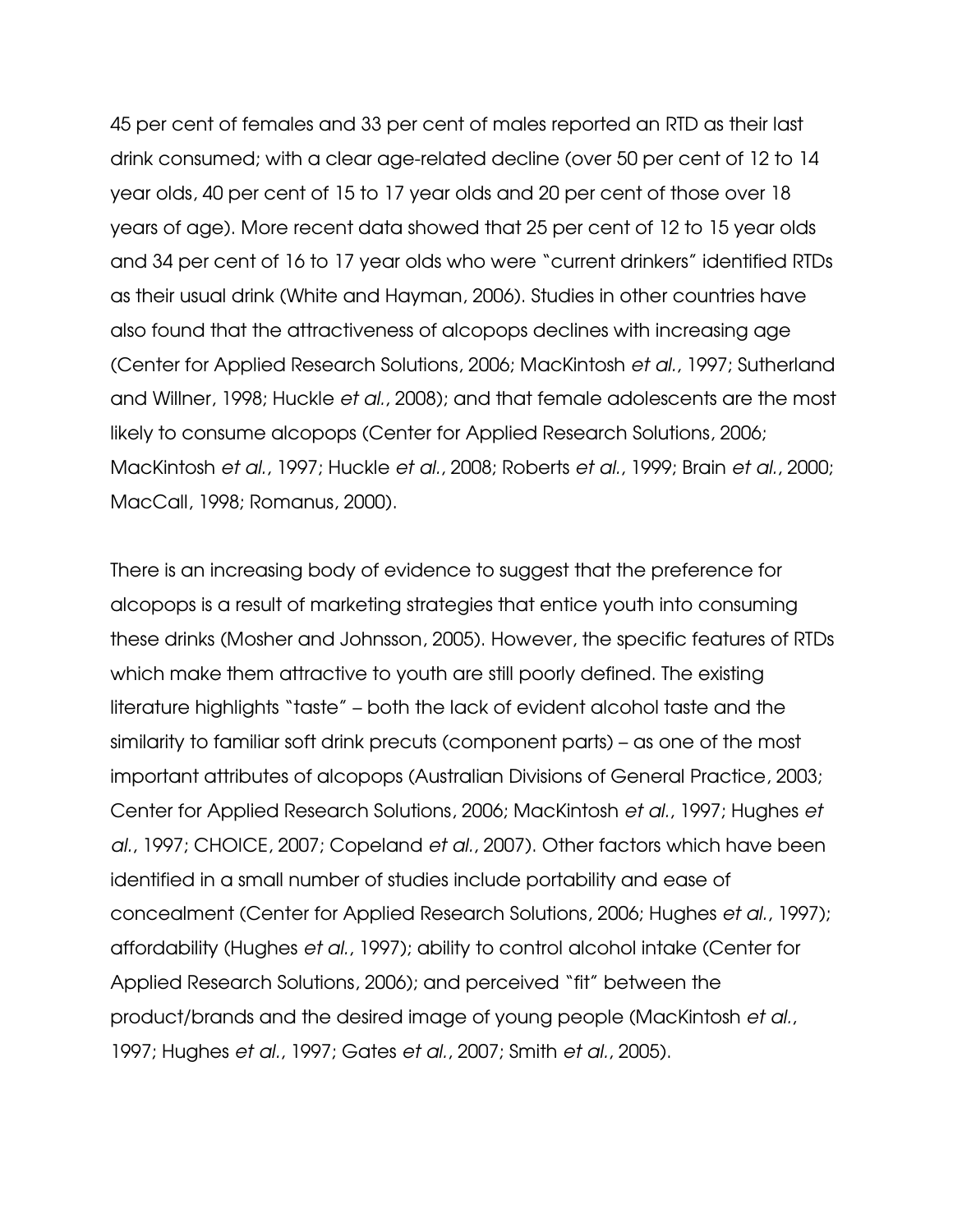However, there is a dearth of research which examines the relative role of these factors in young people's decisions to consume RTDs. The present research aims to determine the features of RTDs which make them attractive to young Australians (aged 12-17 years), which features are most important in determining choice of RTD over other alcoholic drinks, and whether these vary by age and gender. Study one aimed to address the question using a qualitative focus group method, and study two utilised quantitative survey techniques to provide further refinement of hypotheses relating to age and gender.

#### Study One

#### Method

This study consisted of 12 focus groups with young people aged 12 to 17 years (n=95; 48 females and 47 males). The study protocol was approved by the University's Human Research Ethics Committee. Adolescents were recruited by a commercial recruitment agency, using age and gender criteria to ensure quotas were met for these variables. Groups were separated by age (12 to 14 years and 15 to 17 years) and gender to ensure that participants were within groups similar to their naturally occurring friendship groups. Focus group discussions were conducted in Sydney (metropolitan area), Wollongong (regional) and Dubbo (rural); with four groups held in each location.

A discussion guide was used by the facilitator to address adolescent perceptions, attitudes and behaviours in relation to RTDs, and specifically reasons for choosing RTDs. The discussion guide was successfully piloted among a convenience sample of young people to confirm that the questions and activities were understood by respondents. A range of focus group techniques were used to ensure discussions maintained a high level of interest and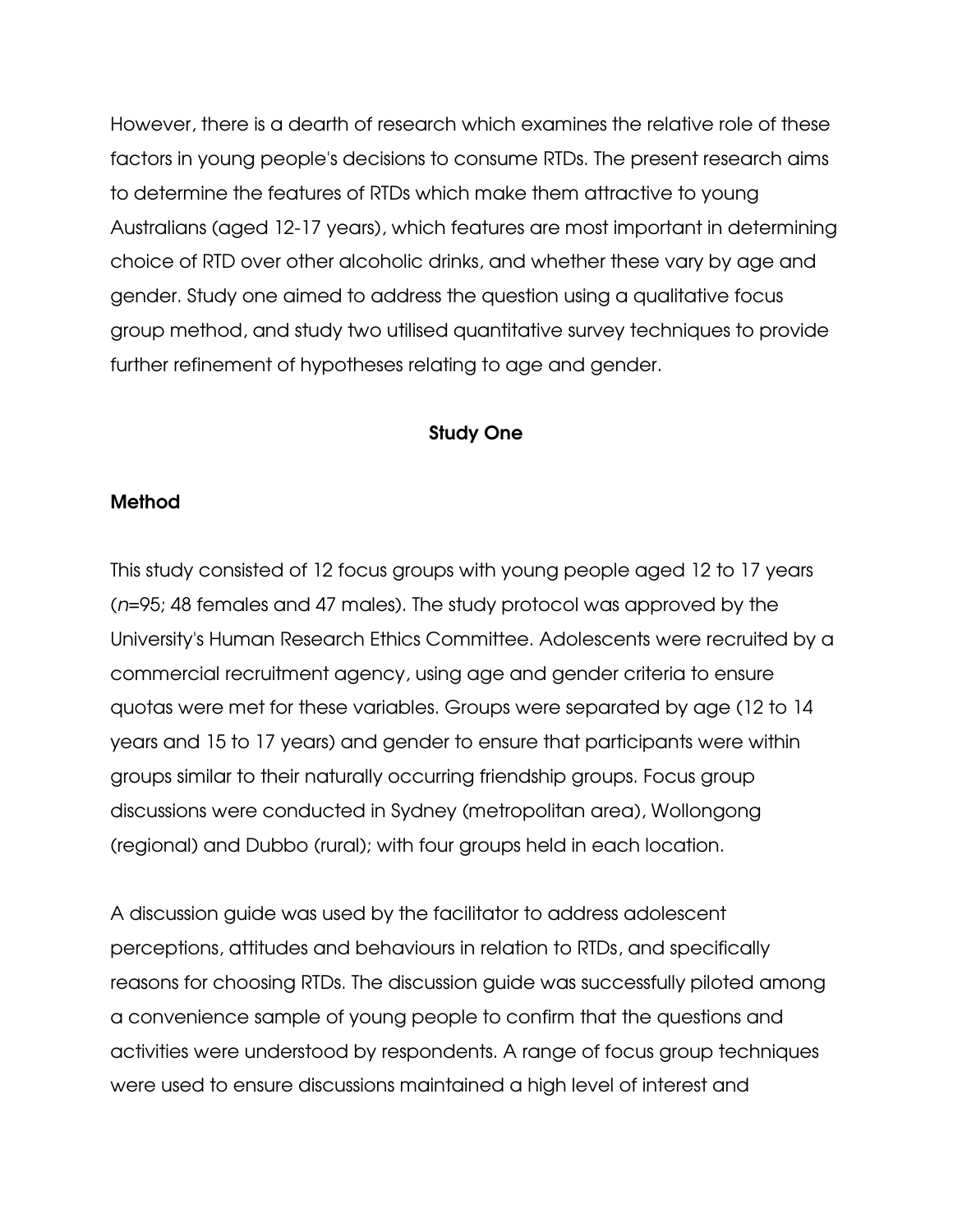relevance to the participants. For example, participants were asked to rank products from most likely to consume to least likely to consume, and were also asked to "imagine" they were at a party and describe what types of people would drink the various products.

The focus group discussions were recorded and the audio files transcribed in full. While data saturation was reached after nine groups were conducted, all 12 groups were completed to ensure even representation of metropolitan, regional and rural adolescents of both genders. Transcripts were analysed with the objective of understanding the impact of different types of RTDs on alcoholrelated attitudes and behaviours.

#### **Results**

While we did not directly ask the focus group participants about their own drinking behaviours, it was evident that the majority of the 15 to 17 year olds were experienced drinkers, with many referring to weekly (or more frequent) drinking episodes. Drinking in this age group took place predominantly at parties and friends' houses, as well as at family gatherings. In the younger groups (12 to 14 year olds) the majority of the participants were not regular drinkers; some were occasional light drinkers or had experimented with alcohol and others clearly identified as non-drinkers and expressed a dislike for alcohol.

## Focus Group- ranking activity

A total of 20 laminated A4 size cards depicting different branded alcohol products were used in the focus groups. The products were selected to represent the range and nature of alcohol available in NSW for each alcohol type (i.e. RTD, liqueur, spirit, beer and wine), and the varying nature of each type of alcohol (e.g. rum, vodka and bourbon RTDs) with a variety of mixers (e.g. milk, cola, and other flavoured soft drink) and a range of package types (e.g. cans,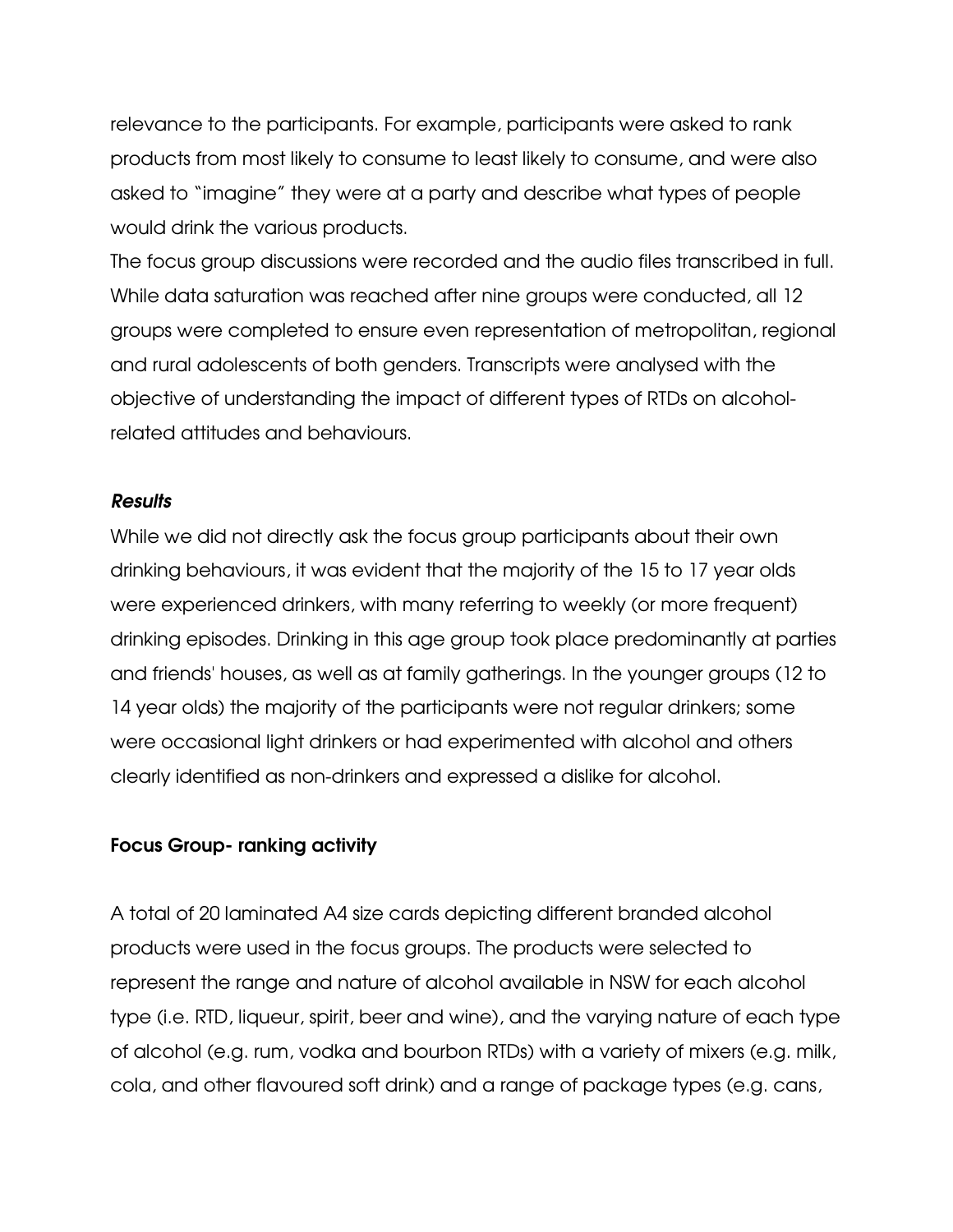bottles, and casks). Focus group participants were divided into two sub-groups, and asked to discuss the products and sort them into two piles: those which they would drink and those they would not drink, ranking the "yes" pile in the order of preference. The top five ranked drinks in each of the groups were collated for each of the 12 male and 12 female ranking groups (i.e. two sub-groups in each focus group, collated by gender). Of the 60 rankings for female participants (i.e. the top five for each of the 12 female groups combined), 40 of the 60 products chosen were RTDs.

From the ranking activity, clear differences between male and female participants were observed. The top four ranked drinks overall (in order) for female participants were Vodka Cruiser, Vodka Pulse, Vodka Mudshake and Smirnoff Vodka Black Ice, which are all RTDs. Two drinks (Baileys Irish Cream and Passion Pop Sparkling wine) were the equal fifth most popular drink across the female groups. RTDs were equally popular between the two age groups, however Smirnoff vodka (the only spirit ranked in the top five) and Smirnoff Ice (RTD) were more popular among the older groups, while drinks based on milk products (Vodka Mudshake and Baileys Irish Cream) were ranked higher by younger age groups, as were liqueurs (Midori and Baileys) and sparkling wine (Passion Pop).

In contrast to the female groups, male participants did not generally appear to favour particular types of alcohol products, ranking a variety including RTDs, spirits, liqueurs and beer in their top five. However, RTDs were still more popular than other types of alcohol for both age groups, and no major differences were apparent between younger and older participants.

It is important to note that for a number of the participants (particularly those in the 12 to 14 year old groups) this ranking was largely based on the physical appearance of the products depicted. Many of the younger participants had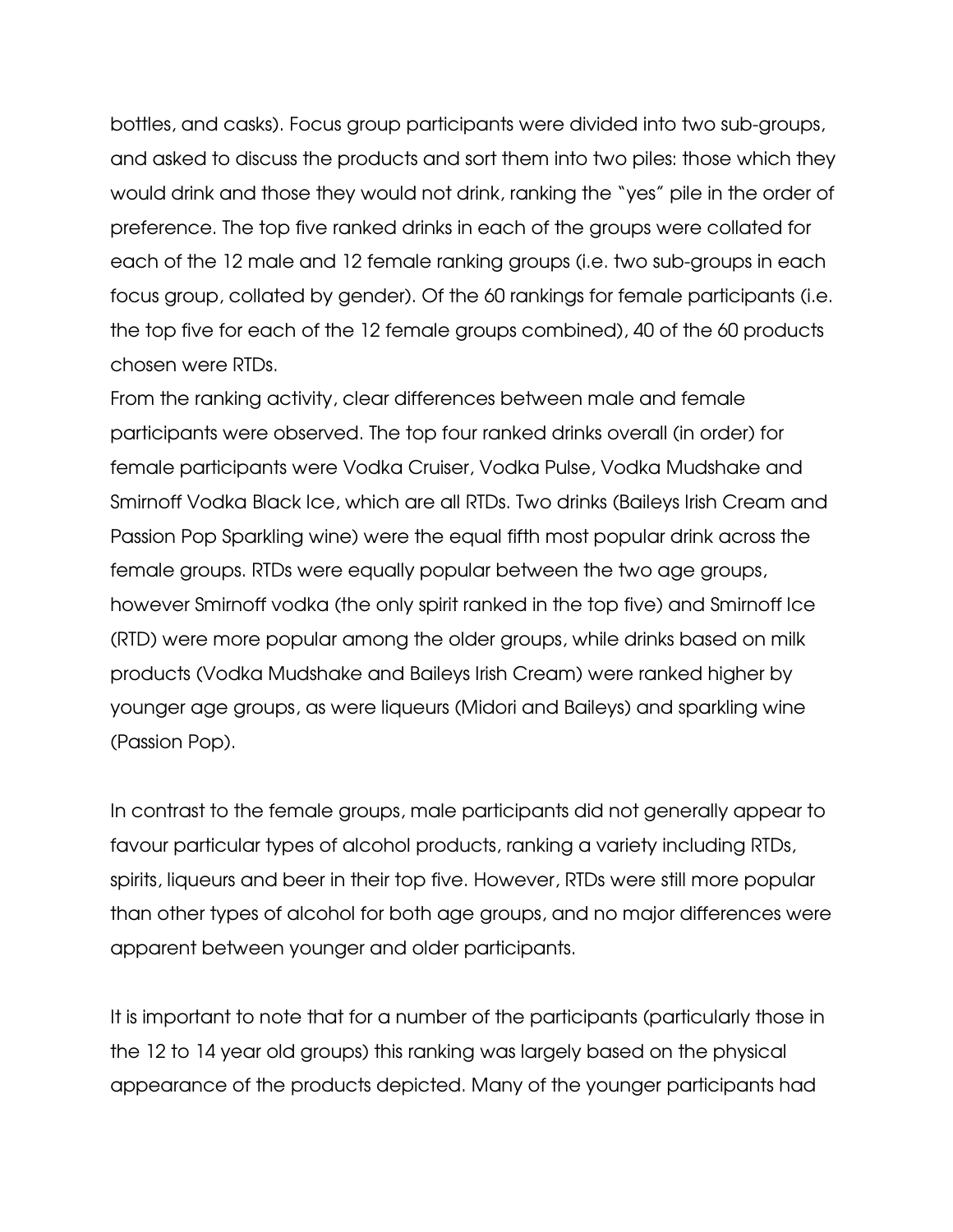not encountered these particular products previously, and therefore chose based on whether a product "looked nice", as well as whether other members of their group had tried it before, and whether they had seen advertising for it.

## Reasons for choosing RTDs

The card sort activity (described above) identified many of the features of RTDs that made them appealing to young people. The following discussion integrates the card sort, the discussions following the card sort activity, and the subsequent discussions regarding what is (un)appealing about different alcohol products, and particularly RTDs. Eight key themes/reasons for RTD choice were raised by focus group participants (Table 1).

| Male Groups                             | <b>Female Groups</b>               |  |  |  |
|-----------------------------------------|------------------------------------|--|--|--|
|                                         | Taste                              |  |  |  |
| Good taste too.                         | It tastes practically like cordial |  |  |  |
| They're made to taste like things       | And you've got lots of different   |  |  |  |
| that kids have already drunk that       | flavours, so it's nice             |  |  |  |
| they thought tasted good.               | Because some alcohol tastes        |  |  |  |
| I like the energy drinks that are fizzy | disgusting, and it tastes good     |  |  |  |
| and stuff.                              | $(15 - 17,$ female, Sydney)        |  |  |  |
| Yes, they taste heaps good.             |                                    |  |  |  |
| $(12 - 14,$ male, Wollongong)           | Cos they don't taste as much like  |  |  |  |
|                                         | alcohol                            |  |  |  |
|                                         | like fizzy drink or alcohol        |  |  |  |
|                                         | A milkshake                        |  |  |  |
|                                         | $(12 - 14,$ female, Dubbo)         |  |  |  |

Table 1: Key themes/factors in drink choice raised in the focus groups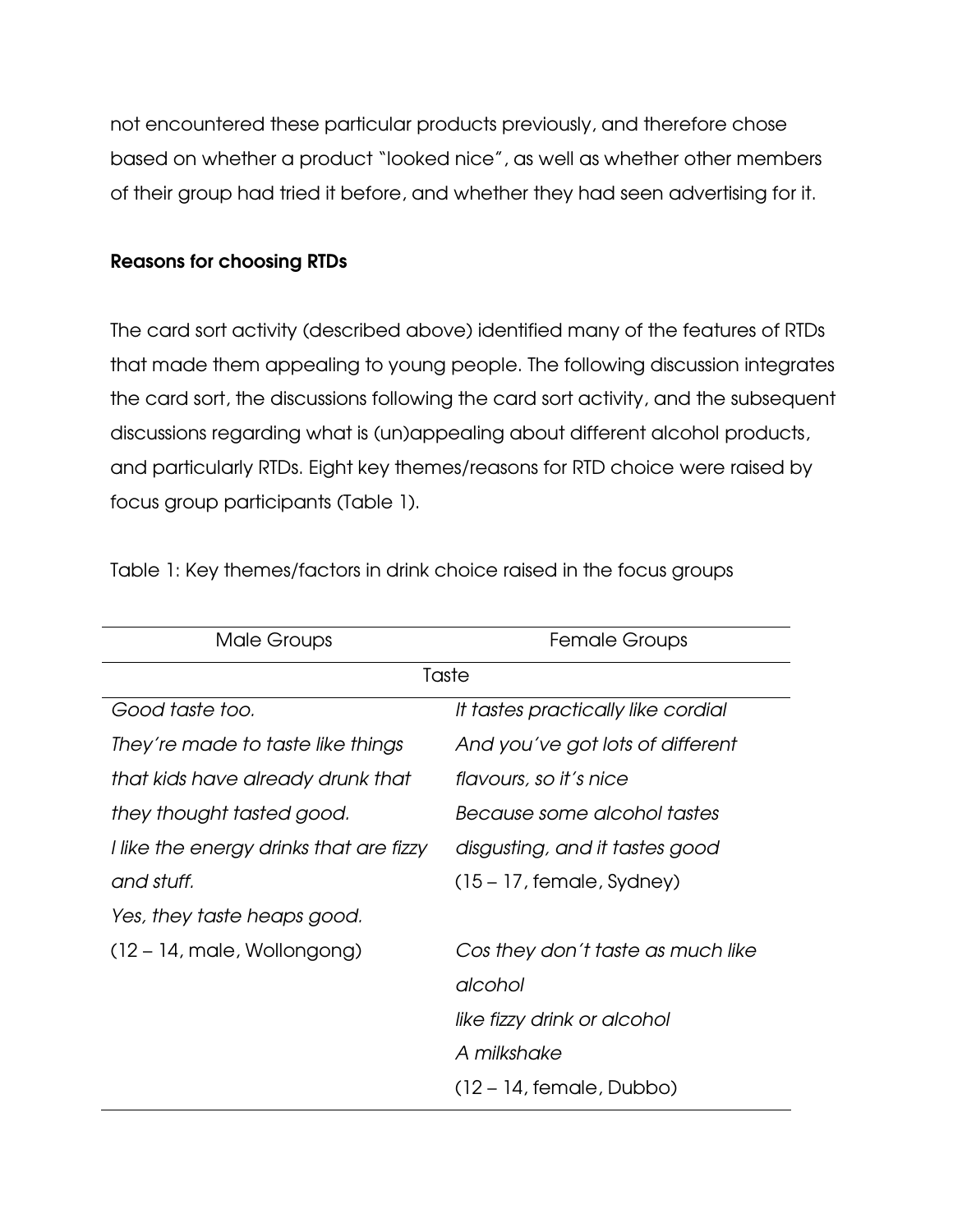|                                       | Strength                                  |  |  |  |  |  |  |
|---------------------------------------|-------------------------------------------|--|--|--|--|--|--|
| Depends. Depends upon your            | Jim Beam in the can - you know            |  |  |  |  |  |  |
| mood.                                 | how many you have had.                    |  |  |  |  |  |  |
| Get the stronger one when you like    | It's a little easier to manage if it's in |  |  |  |  |  |  |
| go to parties and stuff, but when     | the can.                                  |  |  |  |  |  |  |
| you're just socializing doing         | Like how many you have had.<br>- You      |  |  |  |  |  |  |
| weekend activities with family and    | need a limit.                             |  |  |  |  |  |  |
| friends you just get the weaker stuff | You can control your limit better if      |  |  |  |  |  |  |
| so that you can pace yourself.        | know exactly how<br>much<br>you           |  |  |  |  |  |  |
| Practice on talking and having a      | you've had whereas in the bottle          |  |  |  |  |  |  |
| good time with your friends, you      | you are not sure if you have              |  |  |  |  |  |  |
| binge up.                             | drunkyou know                             |  |  |  |  |  |  |
| $(15 - 17,$ male, Sydney)             | And in the cans you might just buy        |  |  |  |  |  |  |
|                                       | a six pack and that's all going to        |  |  |  |  |  |  |
|                                       | have and the bottle you might say         |  |  |  |  |  |  |
|                                       | Oh, I am only going to have a few         |  |  |  |  |  |  |
|                                       | drinks and then it's gone.                |  |  |  |  |  |  |
|                                       | $(15 - 17,$ female, Dubbo)                |  |  |  |  |  |  |
|                                       | You're not going to get drunk really      |  |  |  |  |  |  |
|                                       | easily                                    |  |  |  |  |  |  |
|                                       | I reckon they want to be cool,            |  |  |  |  |  |  |
|                                       | drinking, but they don't want to get      |  |  |  |  |  |  |
|                                       | too (drunk)                               |  |  |  |  |  |  |
|                                       | Just walking around with a bottle in      |  |  |  |  |  |  |
|                                       | your hand                                 |  |  |  |  |  |  |
|                                       | $(12 - 14,$ female, Dubbo)                |  |  |  |  |  |  |
|                                       | Convenience                               |  |  |  |  |  |  |
| It's too much effort like having cup  | You<br>Just take them to a party.         |  |  |  |  |  |  |
|                                       |                                           |  |  |  |  |  |  |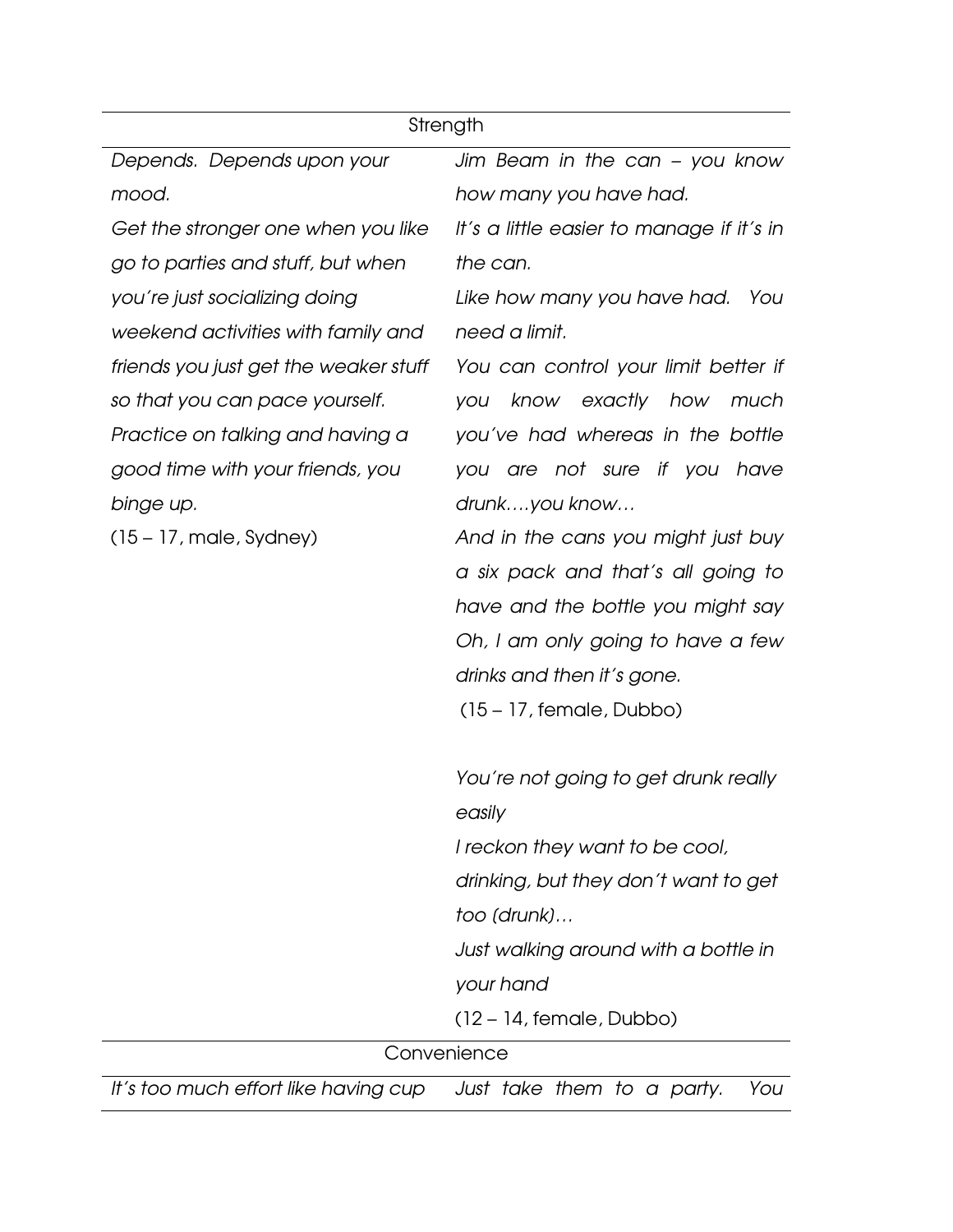| and coke and another thing and       | don't have to do anything.                   |  |  |  |  |  |  |
|--------------------------------------|----------------------------------------------|--|--|--|--|--|--|
| having to mix it all up.             | Goes with anything.                          |  |  |  |  |  |  |
| Yeah, like trying to take hold of    | You don't need glasses or                    |  |  |  |  |  |  |
| three things. Everyone just snatches | It's already in there you don't have         |  |  |  |  |  |  |
| it from where I am.                  | to mix it yourself.                          |  |  |  |  |  |  |
| $(15 - 17,$ male, Sydney)            | $(15 - 17,$ female, Dubbo)                   |  |  |  |  |  |  |
|                                      | Easy to carry                                |  |  |  |  |  |  |
| It's easy. You don't have to carry   | With bottles you can screw the top           |  |  |  |  |  |  |
| two bottles at once.                 | back on with cans you have to hold           |  |  |  |  |  |  |
| You can carry more in your bag.      | your finger over the opening so that         |  |  |  |  |  |  |
| Easier to hide.                      | no one can put anything in it                |  |  |  |  |  |  |
| $(15-17,$ male, Dubbo)               | These days anything can happen               |  |  |  |  |  |  |
|                                      | you could be talking to a friend and         |  |  |  |  |  |  |
|                                      | someone could put something in               |  |  |  |  |  |  |
|                                      | your drink                                   |  |  |  |  |  |  |
|                                      | With the screw on you can put the            |  |  |  |  |  |  |
|                                      | bottle in the fridge, but the drink in       |  |  |  |  |  |  |
|                                      | the can will go flat                         |  |  |  |  |  |  |
|                                      | $(16 - 17,$ female, Wollongong)              |  |  |  |  |  |  |
|                                      | Packaging                                    |  |  |  |  |  |  |
| They look better.                    | It's green                                   |  |  |  |  |  |  |
| Different colours.                   | Because it's colourful                       |  |  |  |  |  |  |
| There's more of a variety with the   | It looks yummy                               |  |  |  |  |  |  |
| different flavours.                  | $(15 - 17,$ female, Sydney)                  |  |  |  |  |  |  |
| $(15 - 17,$ male, Dubbo)             |                                              |  |  |  |  |  |  |
|                                      | Price                                        |  |  |  |  |  |  |
| They don't cost as much as the       | black. Why would<br>(Double)<br>you          |  |  |  |  |  |  |
| bottle.                              | choose those?)                               |  |  |  |  |  |  |
| It would cost you about \$11 or      | little<br>Because<br>they<br>bit<br>are<br>a |  |  |  |  |  |  |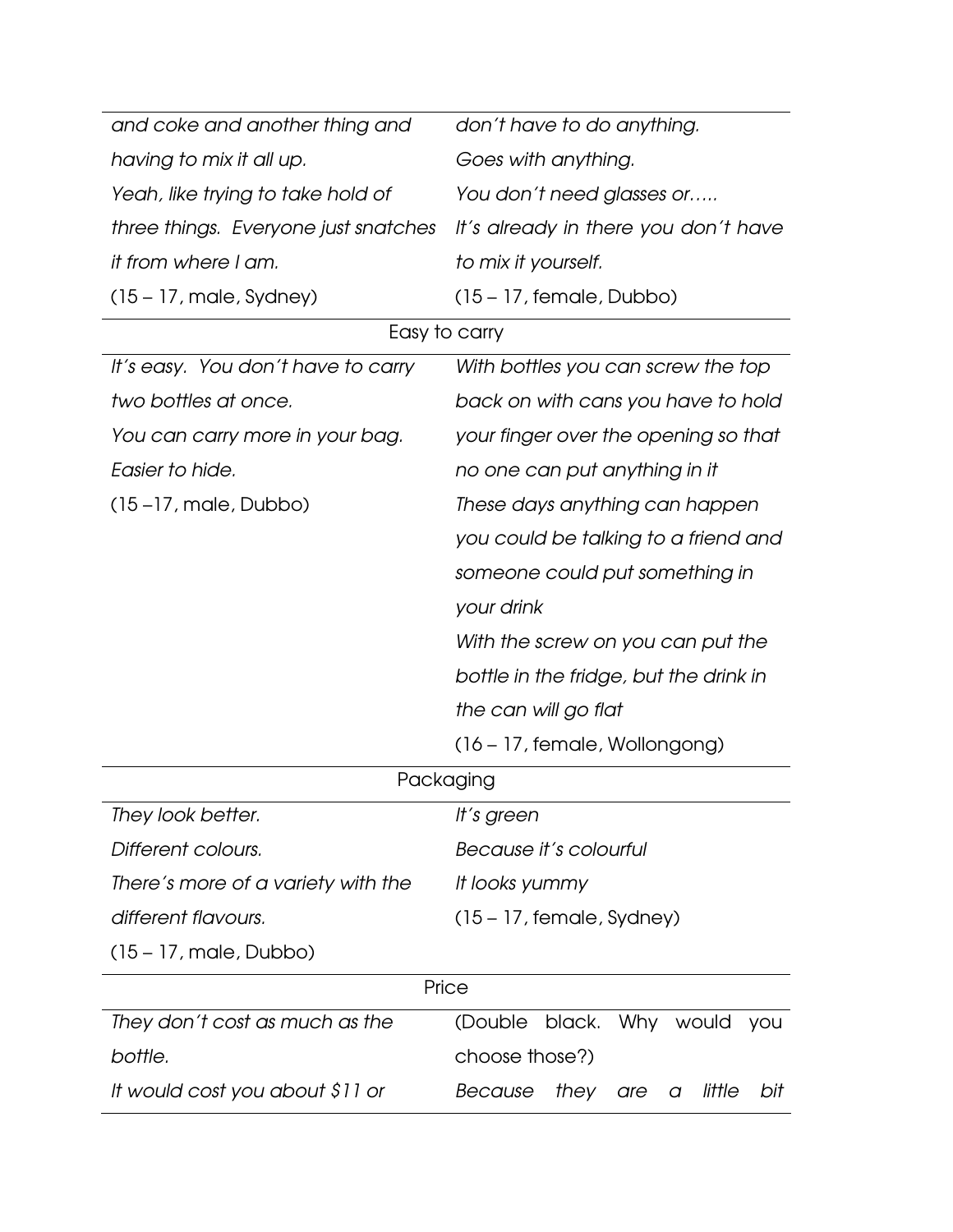| something.                    | cheaper than the whole bottle of |
|-------------------------------|----------------------------------|
| They look innocent.           | vodka,                           |
| $(12 - 14,$ male, Wollongong) | $(15 - 17,$ female, Dubbo)       |

They're like two and a half standard drinks in them. (…are you thinking about the price and the taste?) No, you go for the alcohol content

as well.

(15 – 17, male, Sydney)

| Influence of peers                  |                                     |  |  |  |  |
|-------------------------------------|-------------------------------------|--|--|--|--|
| You would judge a bit, if I see     | And you go to parties and           |  |  |  |  |
| someone walk in with a few cruisers | everyone's drinking it, and you see |  |  |  |  |
| compared to someone with a          | heaps of people with it             |  |  |  |  |
| massive bottle of Jim Beam I'd      | $(15 - 17,$ female, Sydney)         |  |  |  |  |
| assume the person with the          |                                     |  |  |  |  |
| bourbon is there to get pissed and  |                                     |  |  |  |  |
| that they enjoy their alcohol and   |                                     |  |  |  |  |
| that they enjoy drinking to get     |                                     |  |  |  |  |
| drunk                               |                                     |  |  |  |  |
| (And what about the person with     |                                     |  |  |  |  |
| the cruisers?)                      |                                     |  |  |  |  |
| I'd guess that they'd given in to   |                                     |  |  |  |  |
| peer pressure or that they enjoy    |                                     |  |  |  |  |
| lollypop drinks                     |                                     |  |  |  |  |
| $(15 - 17,$ male, Wollongong)       |                                     |  |  |  |  |
| Impact of advertising               |                                     |  |  |  |  |
| Because like that's the main one I  |                                     |  |  |  |  |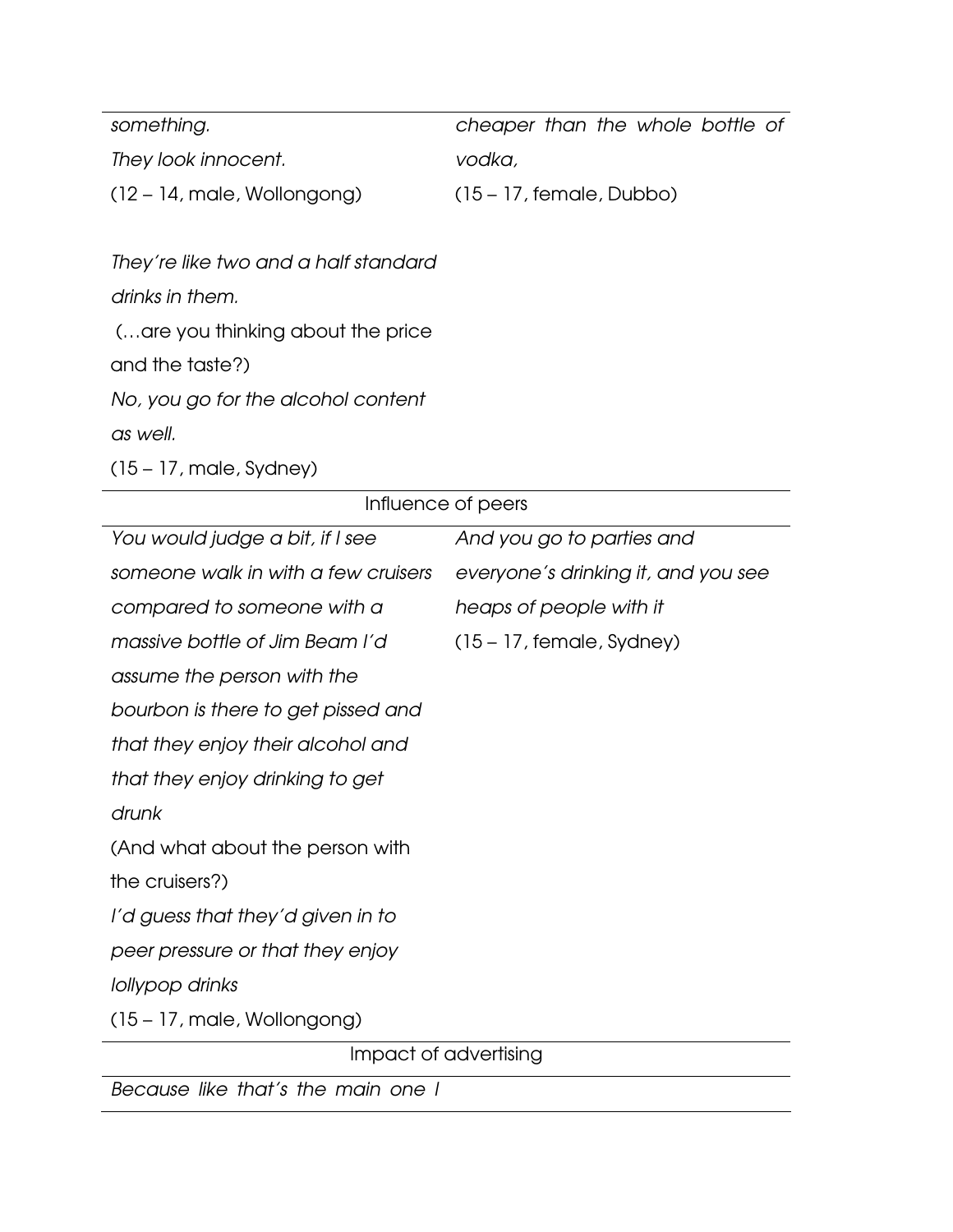```
think. You see it on ads all the time 
they're always there. I don't know if 
it's like the main alcohol drink. 
Yeah…Like umm. Like TV when 
there is a lot of sport on. Rugby 
League and stuff like that. 
Sponsored by Tooheys New. This 
comes up a few times. 
Bundaberg Rum – there's a lot of 
ads with that bear. 
Yeah…. It might think you, like it 
might, you know it might make you 
think like Oh maybe I should go and 
try it out. 
(12 - 14, male, Sydney)
```
## 1. Taste

Participants in all of the groups expressed the view that the taste of RTDs was a key driver of consumption choice. While the emphasis on taste was evident in both the male and the female groups, there were gender differences in the specific products preferred. Female groups focused on the sweeter soft drink flavoured products and those with a milk or cream base; male groups, while they also expressed a preference for soft-drink flavours that masked the taste of alcohol, focused on familiar cola tastes rather than sweetness per se.

## 2. Strength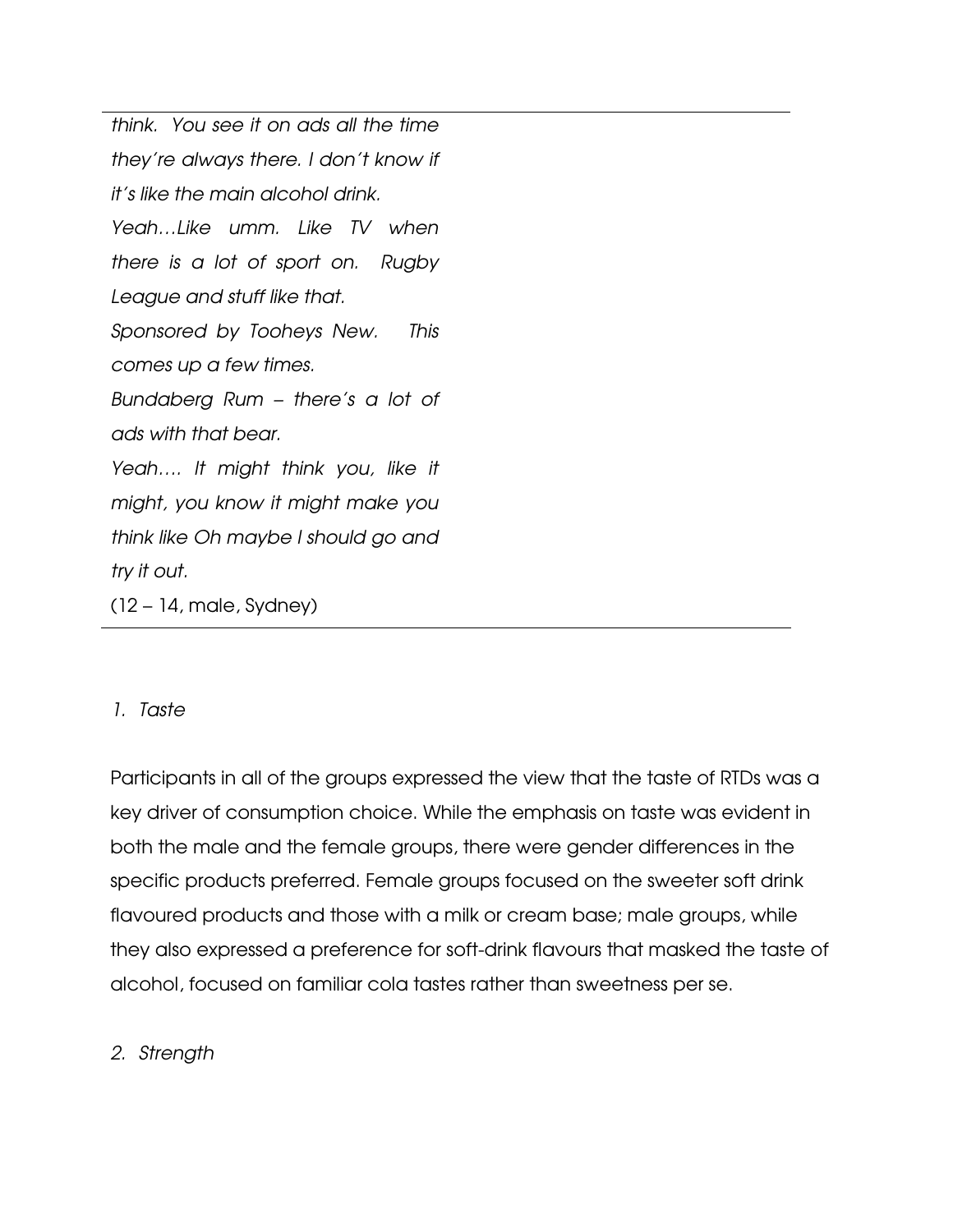Alcohol strength was another driver of product choice that was expressed in all of the focus groups. Again, there were gender differences with females generally expressing a preference for products with a lower alcohol content and describing one of the key benefits of RTDs as the capacity to monitor and control their level of alcohol consumption. This perspective was even more prevalent in the 12 to14 year old groups, where the participants saw the low alcohol content as enabling young people to achieve the social standing associated with alcohol consumption.

The male participants had a greater sense of ambivalence about the choice of low- versus high-strength RTDs, and expressed the view that the choice was often context-specific. That is, there were some social contexts in which they would want to remain in control of their alcohol consumption levels and others in which they would be seeking to drink as much alcohol as possible.

# 3. Convenience

Convenience was raised in all of the focus groups as an important factor in drink choices, and a key reason for the popularity of RTDs in this age group. This was primarily related to the fact that there is no need to carry glasses, carry and "balance" multiple items, or mix spirits with soft drinks. RTDs were also seen as easier to share with friends and, conversely, to protect from being consumed by others.

# 4. Easy to carry (and to conceal)

The ease of carrying, and concealing, RTDs was raised in the male focus groups – with issues including being safer to carry when you are drunk, easier to carry in your bag, and easier to hide (presumably from adults).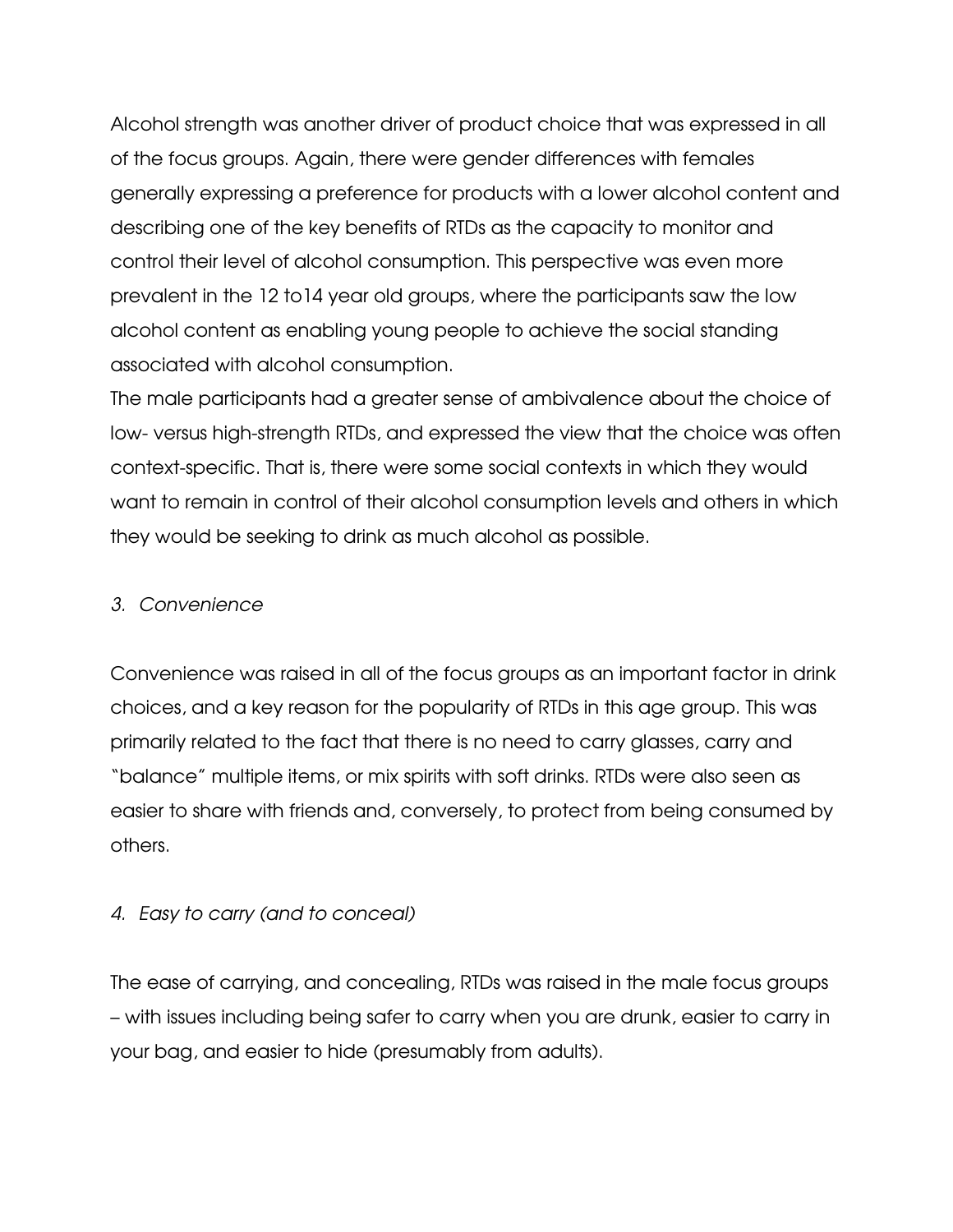The young people – particularly those who were experienced drinkers – expressed a clear preference for bottled rather than canned drinks, with the key appeal being the ability to replace the lid on the bottle. This was seen as beneficial for several reasons – including safety concerns (i.e. to reduce the risk of drink spiking) and the ability to conceal the drink in a pocket or bag.

# 5. Product packaging

Across all of the focus groups, the physical appearance of the products was raised as a key contributor to their appeal for younger drinkers. The female participants particularly emphasised the importance of colour in making a drink more appealing and saw this as an indicator that the product would taste good, although males also discussed the importance of having a range of colours and flavours to choose from.

# 6. Price

Contrary to our expectations, price was not spontaneously raised as a choice factor in the majority of the focus groups – although when prompted, the participants did agree that price was a key influence on drink choices. Price was also the primary, and in most cases sole, reason given by participants for the high level of expressed preference for "Passion Pop" (a sparking, flavoured sparkling wine available in a 750 ml bottle).

However, the association between price and choice was complex, with a range of factors discussed, including the fact that the overall purchase price of a fourpack or six-pack of RTDs was cheaper than a bottle of spirits and, consistent with previous research, that the choice of a specific RTD was for many a trade-off between price and alcohol strength.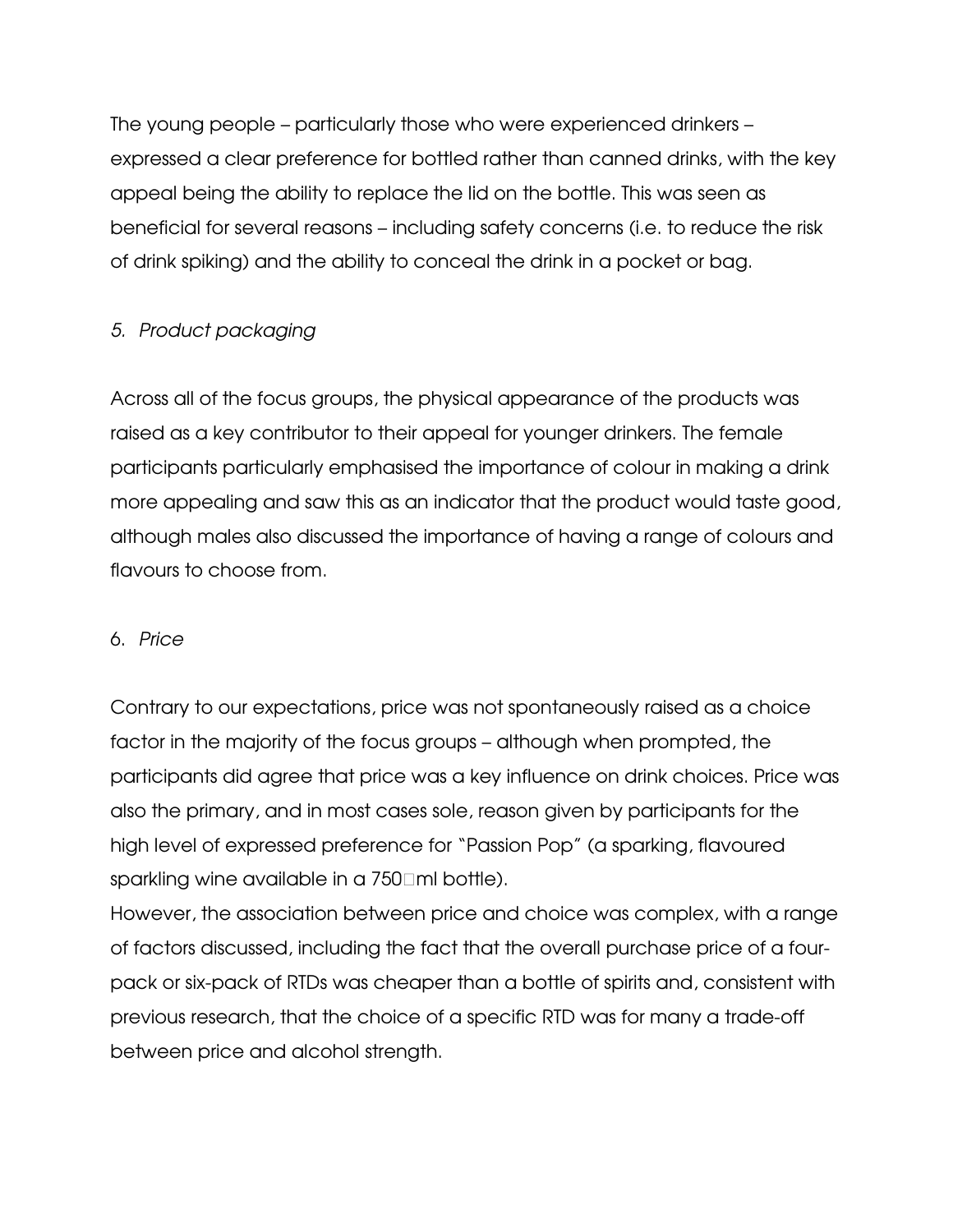## 7. Influence of peers

Again, few participants spontaneously mentioned peer opinions as an influencer of product choice, but agreed when prompted that they generally chose what "everyone else" was drinking and that they (particularly males) make inferences about others based on their drink choices.

# 8. Impact of Advertising

Advertising was spontaneously mentioned by participants in a number of groups as a reason for their preferences for specific brands and products, prior to the facilitator raising advertising as a topic for discussion, particularly in the male groups. Among the younger males, who were largely current non-drinkers or experimental drinkers, advertising – prevalence and message content – was clearly articulated as a reason for perceiving a particular brand or product to be one they would like to try.

In order to allow integration of data generated from this focus group research (Study 1) and the survey research (Study 2) findings will be discussed at the conclusion of Study two.

## Study Two

A quantitative survey was designed to collect data on preferred products (and reasons for preferences). Respondents were also asked to rank the importance of six factors (identified in the literature review and focus groups) in their decision making regarding choice of alcohol products: "What it tastes like", "What it costs", "How easy it is to get", "Alcohol strength", "What it looks like", and "What my friends drink". Participants were also asked to provide dichotomous "yes/no" responses to indicate if they would be more likely to buy a pre-mixed alcohol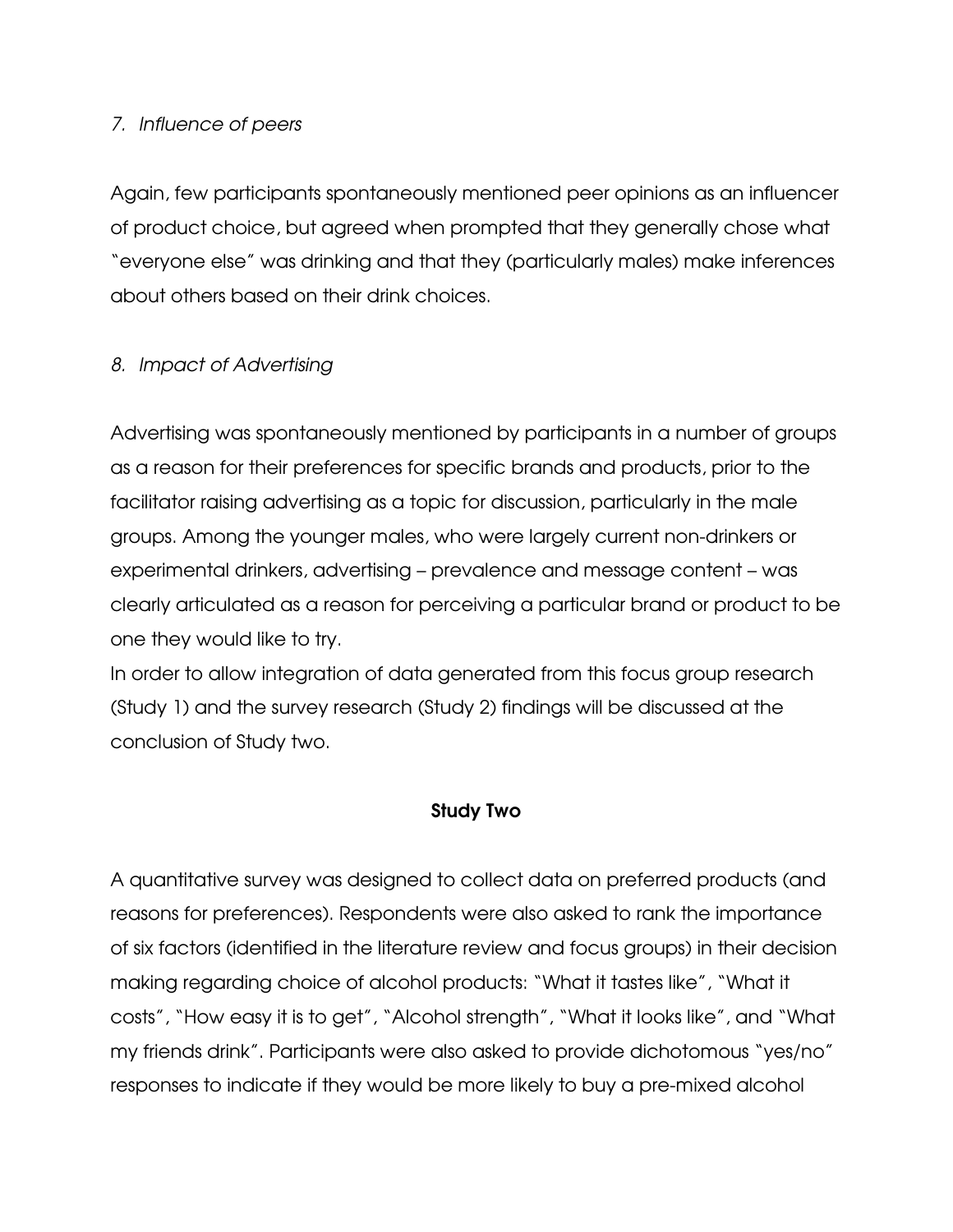product if it was resealable, if it looked like a soft drink, or if it was an energy drink. Drinking behaviour was assessed using questions designed to be similar to the Alcohol Use Disorders Identification Test (AUDIT; Saunders et al., 1993) but relevant to frequency of drinking in young people (e.g. "How often in the last year have you had an alcoholic drink?"). A final draft of the survey was pilottested among a convenience sample of young people within the target age group and several questions were removed to reduce the response burden to less than ten minutes. A talk aloud session with pilot participants indicated that the survey was easily understood and answered by the target group, and that the survey demonstrated adequate face validity.

# Data collection

Adolescents aged 12 – 17yrs (n=1,263) were recruited to complete the quantitative survey, with a variety of methods utilised to gain a cross-section of participants:

- Students from four independent high schools nearby, or within, the areas of Study One (n=307).
- Intercept surveys at shopping malls within each location to ensure inclusion of public school students, TAFE students or workers within the target group (n=263).
- Focus group participants from study one (and a parallel study) also completed the survey (n=154).
- Internet recruitment (paid advertising on FaceBook linked to an online survey) in order to reach a broader range of demographic groups and geographic locations. The response rate (the number of times the advertisement was clicked) was 43.2% excluding incomplete surveys (n=539).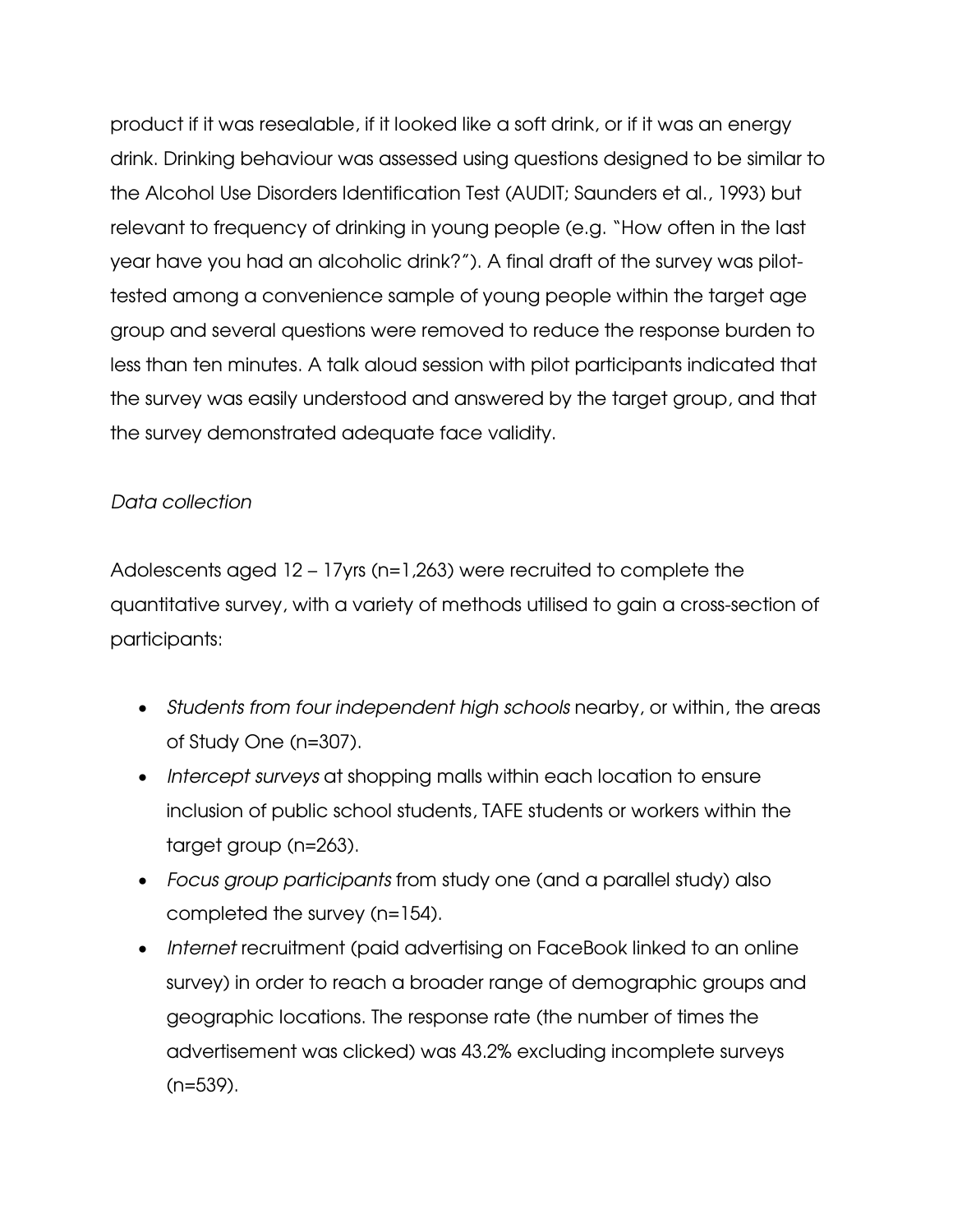## Data Analysis

Data were entered into the statistical software package, SPSS (Version 15.0). Simple frequencies and descriptives were analysed for demographic and alcohol consumption behaviour questions and statistical tests were undertaken where appropriate. Several analyses were conducted for these results, depending on the nature of the data, including z-test for two proportions (e.g. to compare percentages of males and females who have consumed alcohol); chisquare analyses to assess the (in)dependence of variables from each other when variables were not dichotomous (e.g. ad liking, perceived RTD advertisement target group); and t-tests to compare means of two groups (e.g. average ranking for importance of alcohol elements by gender).

## Results

## **Demographics**

The majority of respondents (60.6 per cent) were female, and the average age was 15.4 years, which did not significantly differ between genders. Most were born in Australia (88.8 per cent) and spoke English at home (91.4 per cent). Other respondents were born in the UK, South Africa and New Zealand and 2.7 per cent were Aboriginal or Torres Strait Islander. Respondents reported a diverse range of religious affiliations, with "Catholic" the most common response (24.0 per cent).

# Awareness and perceived popularity of RTDs

In order to examine the perceived popularity of RTDs among 12 to 17 year olds, participants were asked whether they thought others their age regularly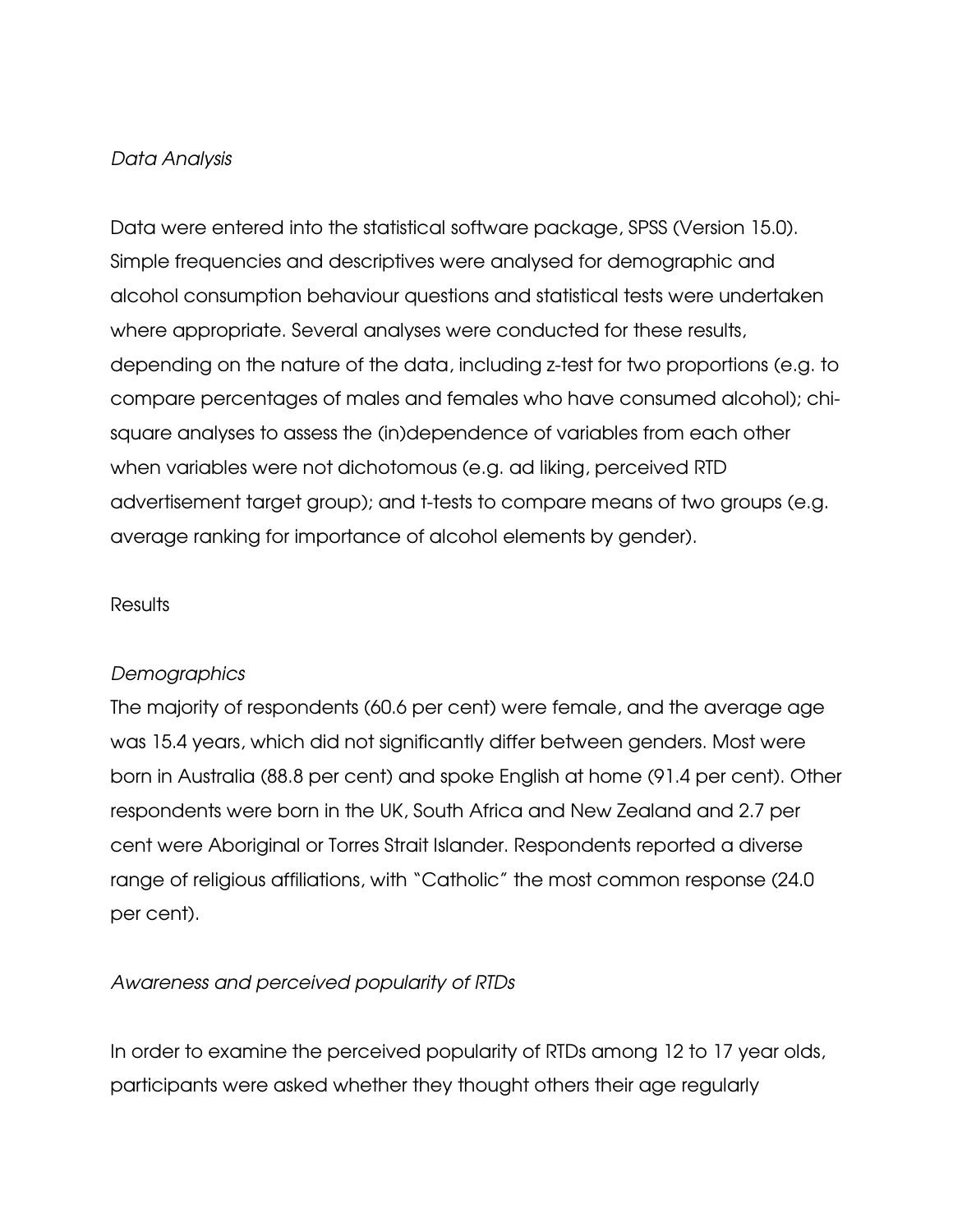consumed premixed alcoholic drinks, whether they know people who regularly consume them, and whether they have seen advertisements for RTDs. RTDs were perceived to be a popular drink of choice, with 82.5 per cent of respondents overall perceiving that people their age drank RTDs regularly (Table II). Older participants (15-17 years) were significantly more likely than younger participants (12-14 years) to report that others their own age regularly consumed RTDs; that they know other people who regularly consume RTDs; and that they had seen advertisements for RTDs. A significantly larger proportion of females than males thought that others their age regularly consumed RTDs.

Table 2: Participant perceptions of peer consumption of, and recall of advertising for, RTDs

|                      | Overall    |     | Age           |     |             | Gender    |      |           |           |        |
|----------------------|------------|-----|---------------|-----|-------------|-----------|------|-----------|-----------|--------|
|                      | $(n=1263)$ |     | $12 - 14$ yrs |     | $15-17$ yrs |           | Male |           | Female    |        |
|                      |            |     | $(n=335)$     |     |             | $(n=928)$ |      | $(n=498)$ | $(n=765)$ |        |
|                      | %          | n   | %             | n   | %           | n         | %    | n         | %         | n      |
| Do you think people  |            |     |               |     |             |           |      |           |           |        |
| your age regularly   | 82.5       | 992 | 53.1          | 178 | 87.7        | 814*      | 75.5 | 376       | 80.5      | $616*$ |
| consume pre-mixed    |            |     |               |     |             |           |      |           |           |        |
| drinks?              |            |     |               |     |             |           |      |           |           |        |
| Do you know other    |            |     |               |     |             |           |      |           |           |        |
| people who regularly | 79.1       | 952 | 64.1          | 205 | 84.6        | 747*      | 75.3 | 375       | 75.4      | 577    |
| consume pre-mixed    |            |     |               |     |             |           |      |           |           |        |
| drinks?              |            |     |               |     |             |           |      |           |           |        |
| Have you ever seen   |            |     |               |     |             |           |      |           |           |        |
| advertisements for   | 78.6       | 942 | 66.6          | 223 | 77.5        | $719*$    | 76.9 | 383       | 73.1      | 559    |
| pre-mixed alcohol?   |            |     |               |     |             |           |      |           |           |        |
| $*$ p < 0.05         |            |     |               |     |             |           |      |           |           |        |

Product Characteristics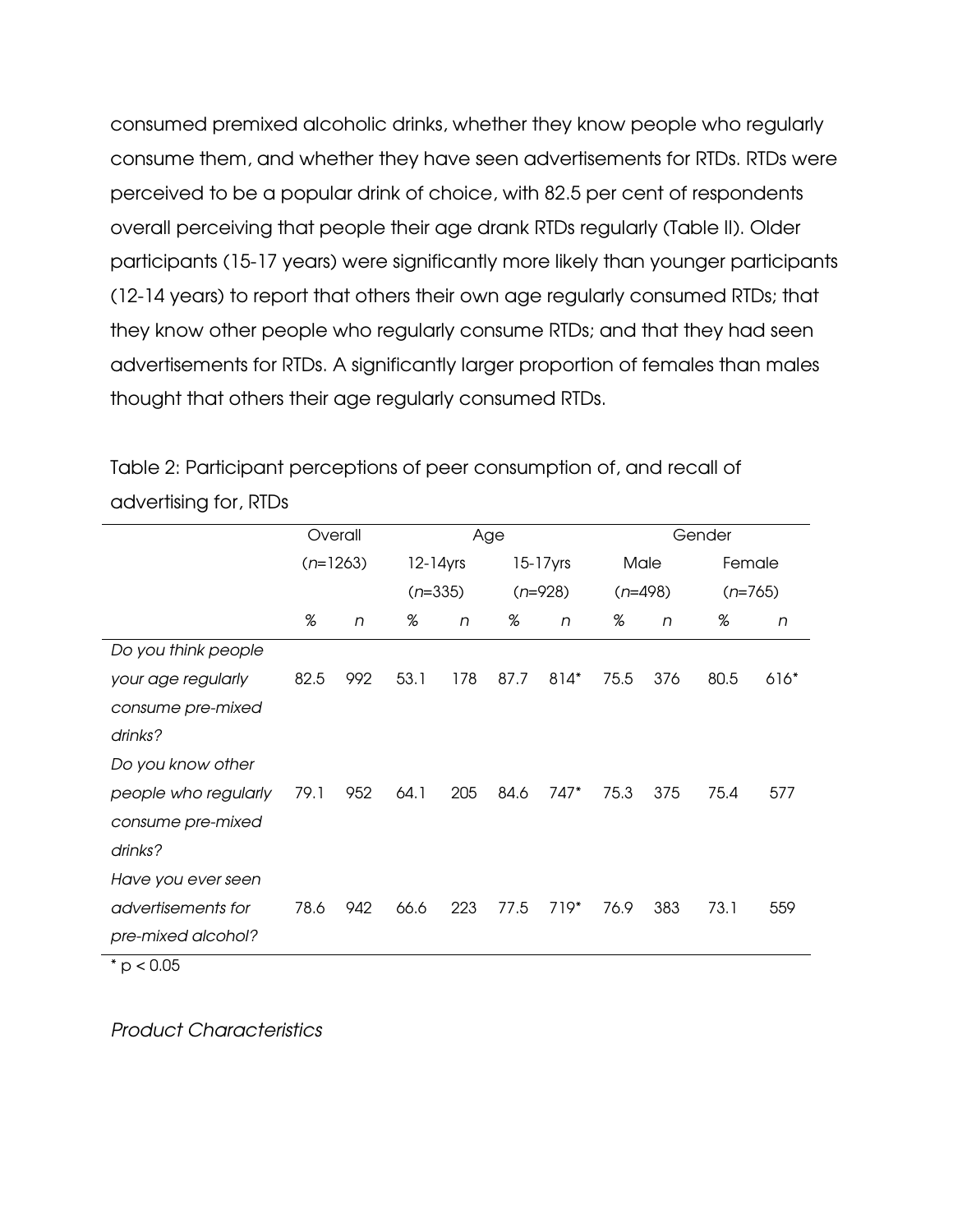When purchasing pre mixed alcohol drinks, taste was the most important factor, with 590 respondents ranking this as their top criterion (Table 3). When considering characteristics ranked either first or second, cost became the next most important factor followed by alcohol strength. The factor attributed the lowest amount of importance (most common factor ranked 5<sup>th</sup> and 6<sup>th</sup> combined) when purchasing pre-mixed drinks was what the product looks like.

|                       | 1st | 2nd | 3rd | 4th | 5th | 6 <sup>th</sup> |
|-----------------------|-----|-----|-----|-----|-----|-----------------|
| What it tastes like   | 590 | 229 | 156 | 83  | 43  | 30              |
| Alcohol strength      | 217 | 157 | 215 | 256 | 146 | 139             |
| What it costs         | 195 | 472 | 272 | 95  | 56  | 41              |
| How easy it is to get | 69  | 143 | 266 | 337 | 186 | 127             |
| What my friends drink | 37  | 63  | 120 | 184 | 328 | 399             |
| What it looks like    | 23  | 67  | 102 | 175 | 372 | 391             |

Table 3: Respondents' ranking of importance of factors when purchasing RTDs

Considering responses as scale data (ranging from 1 (most important) to 6 (least important)) for this question, it is possible to compare the averages for each alcohol characteristic assessed in the survey to determine if any differences between males and females exist. Data for these 'importance factors' were reverse scored, so that higher numbers indicated a greater estimation of importance. Males were more likely to rate cost (t  $_{(1129)} = -3.19$ , p < 0.00) and "how easy it is to get" (t  $_{(1129)} = -2.01$ , p < .04) as of high importance than females. Females were more likely to rate alcohol strength as an important characteristic than were males (t  $_{(1129)} = 3.11$ , p < 0.00). Based on the focus groups discussions, we can reasonably conclude that for females 'strength' preferences generally relate to a preference for lower alcohol content (and for males to a preference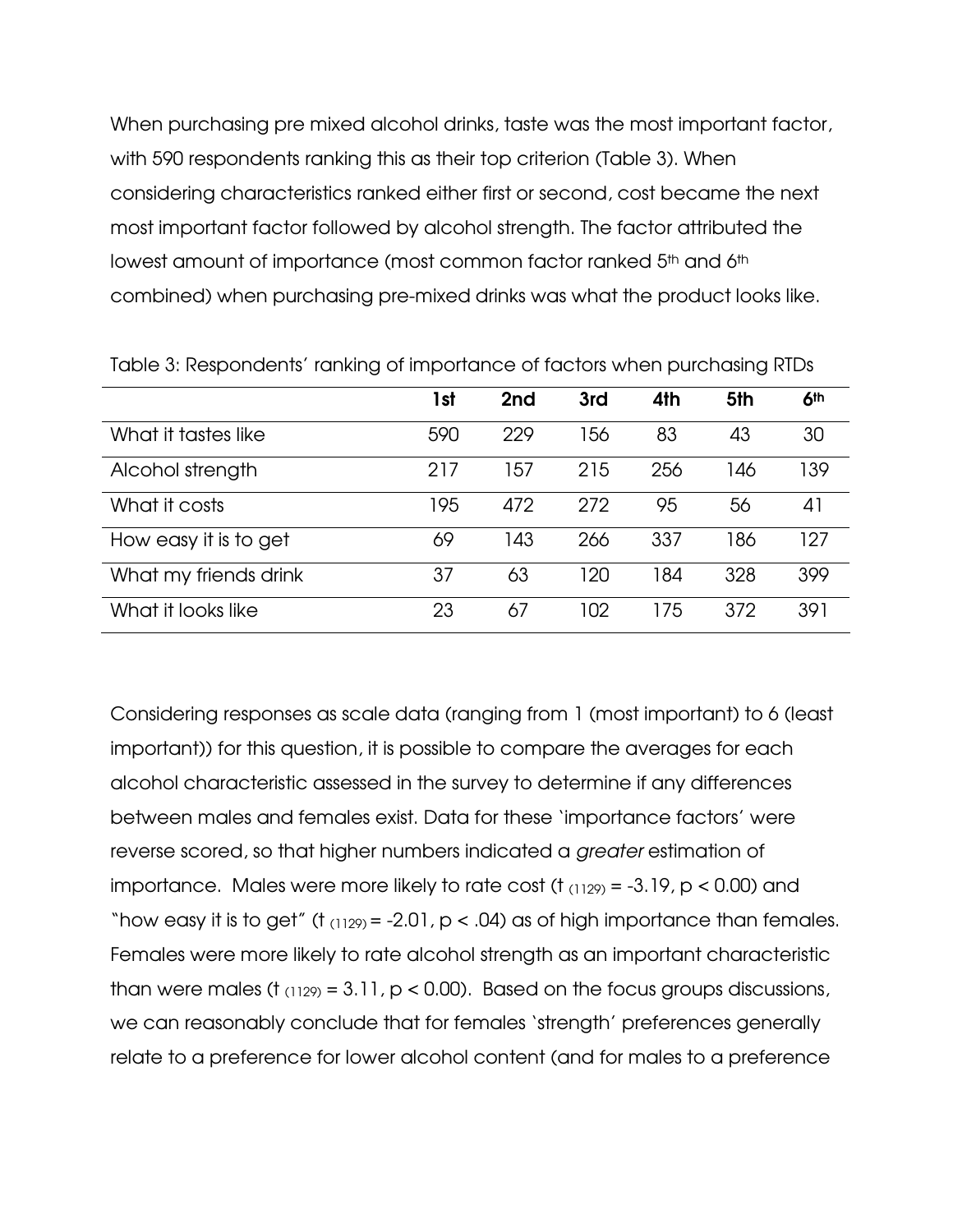for higher alcohol content). These results are displayed graphically in Figure 1. There were no other significant gender differences for the 'importance' factors.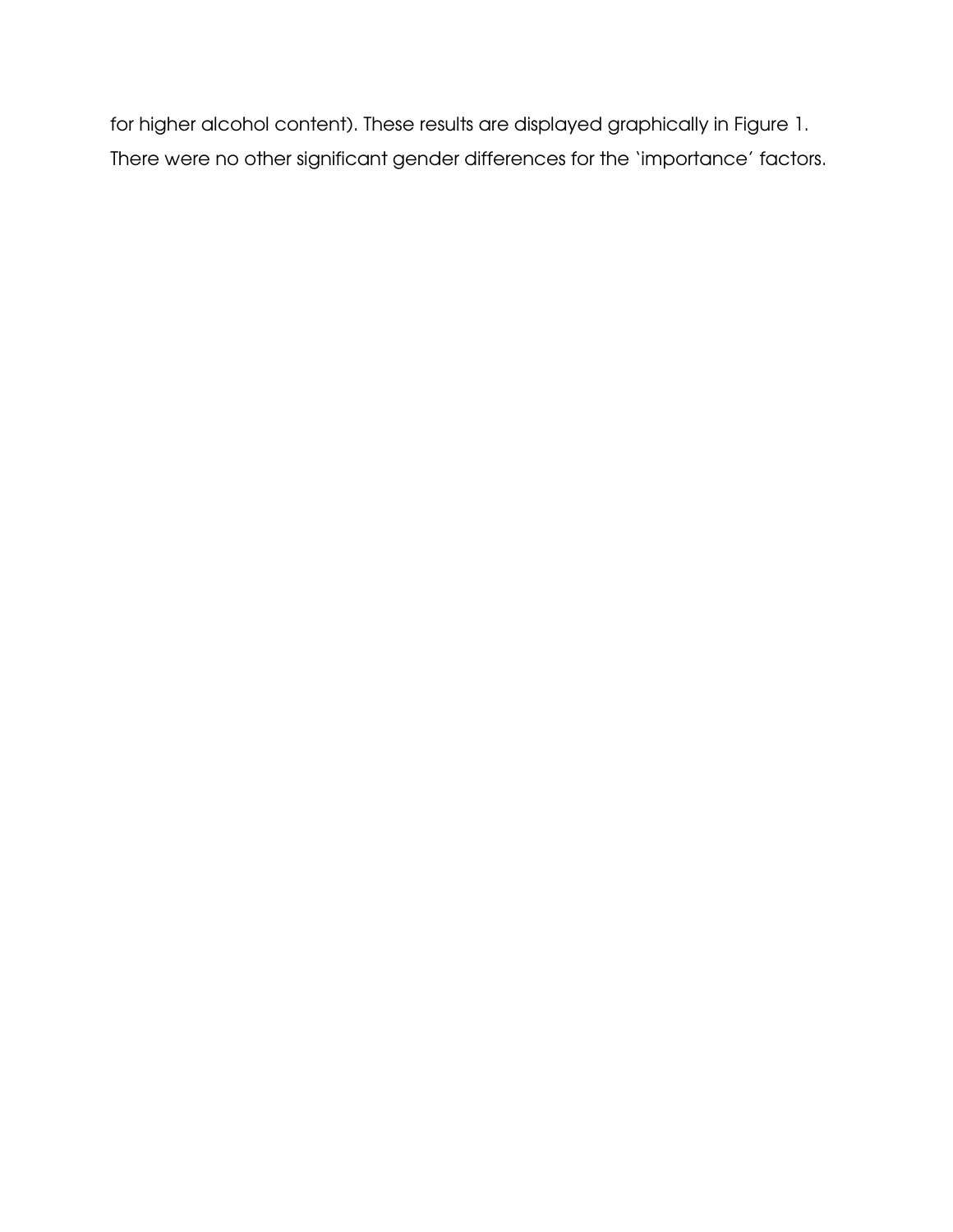



Differences according to age were also examined using Pearson correlations (Table 4). Older participants reported greater importance of 'taste' and 'cost' of RTDs, and lesser importance of 'looks' and 'strength'.

Respondents were also asked whether they were more likely to buy a pre-mixed alcoholic drink if it was resealable, and 47.6% of respondents responded affirmatively; with females significantly more likely to report this  $(z = 4.612, p <$ 0.05), as were older respondents (15-17 years old) ( $z = 4.969$ ,  $p < 0.05$ ). T-tests

t- test is significant at p < 0.05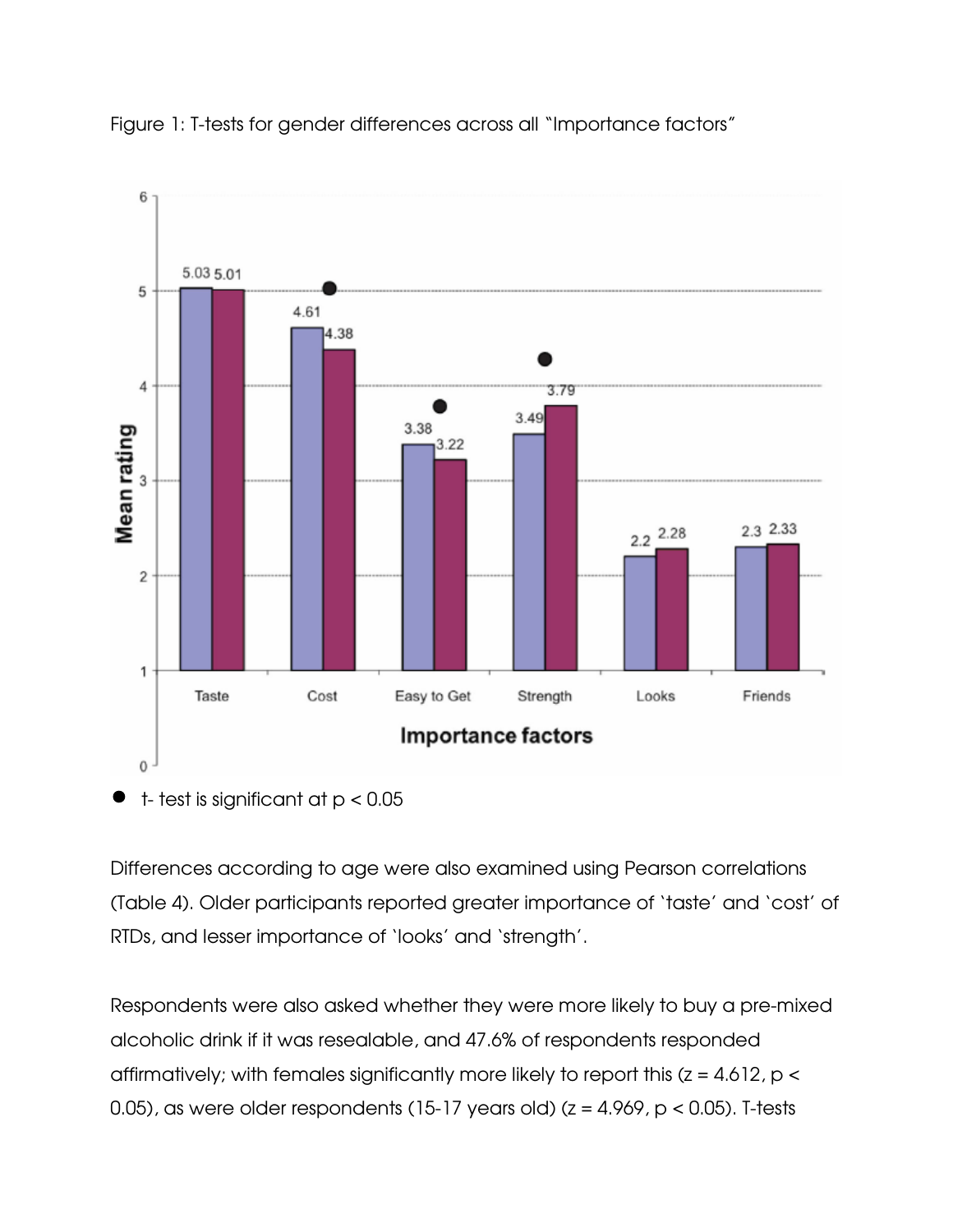using age as a continuous variable served as further support for the latter result with older participants significantly more likely than younger participants to report they would buy RTDs if they were resealable ( $t_{(1157)} = 4.53$ ,  $p < 0.00$ ).

Table 4: Pearson correlations between "importance factors" and age of participants

|     | Taste     | Cost     | Easy  | Strength Looks Friends     |  |
|-----|-----------|----------|-------|----------------------------|--|
| Age | $0.17***$ | $0.06^*$ | -0.01 | $-0.12$ ** $-0.08$ ** 0.01 |  |

Notes: \* p < 0.05, \*\* p < 0.01; n=1131

#### **Discussion**

The results of the two studies helped to expand on the characteristics of RTDs which make them popular for 12 to 17 year olds. The predominant factor influencing the preference for RTDs across both genders was clearly taste, followed by alcohol strength and cost. Focus group results also showed that alcohol strength was a key driver of product choice, with females and younger drinkers generally expressing a preference for products with a lower alcohol content, whereas males aged 15-17 were more ambivalent about the choice of low- versus high-strength RTDs. Convenience was an important factor in drink choices, including the ease of carrying, and concealing, RTDs. The physical appearance of the products was another key contributor to their appeal for younger drinkers, including the importance of colour in making a drink more appealing and having a range of colours and flavours to choose from. The association between price and choice was complex, with the choice of a specific RTD for many a trade-off between price and alcohol strength. Advertising was spontaneously mentioned by participants in the focus groups as a reason for their preferences for specific brands and products; and the non-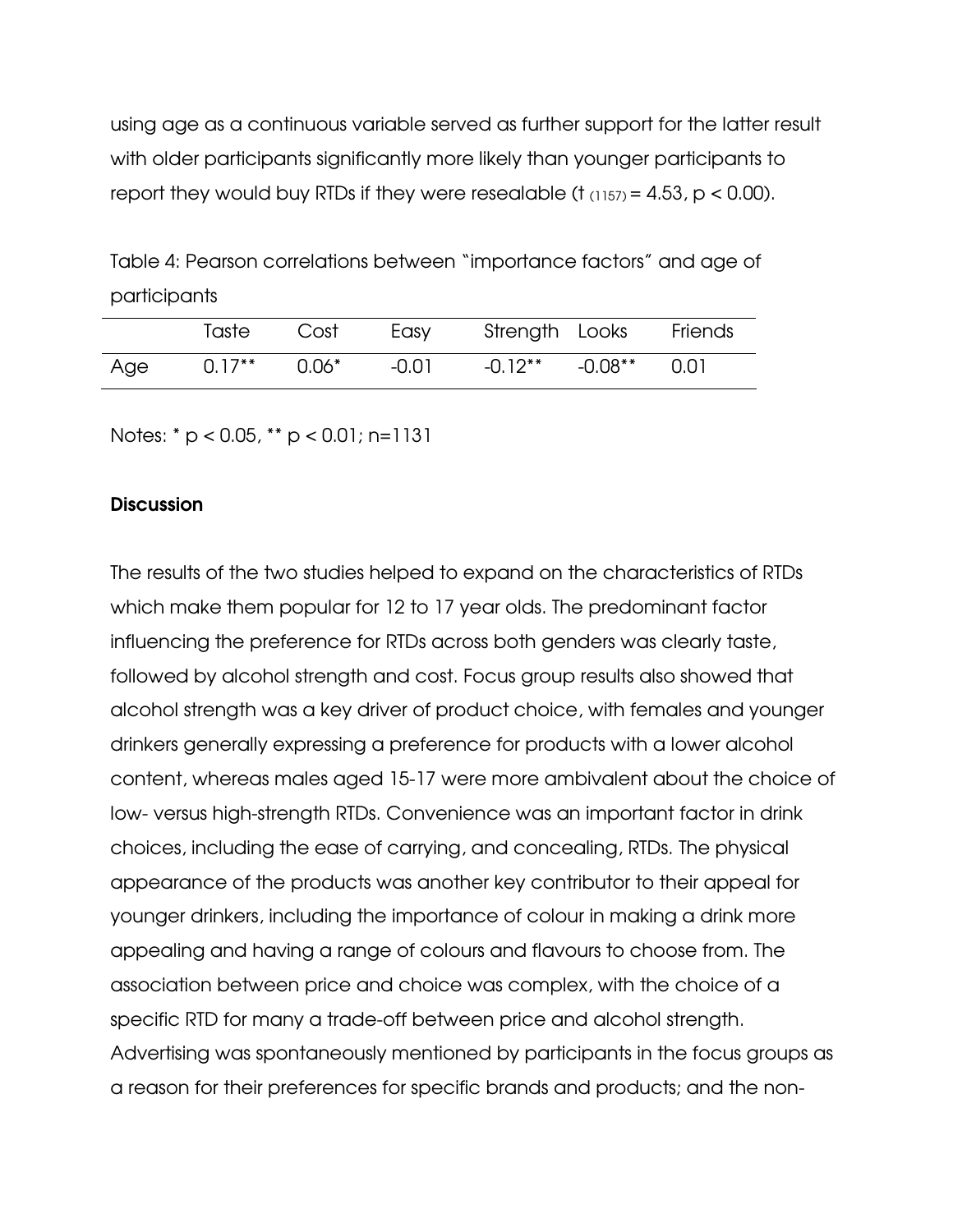drinkers and experimental drinkers articulated that advertising was a key influencer for perceiving a particular brand or product to be one they would like to try. This finding concurs with other research suggesting that alcohol advertising (particularly that which appears on television) plays a substantial role in motivating consumption of RTDs (Gunter et al., 2009).

It was clear from the focus groups that RTDs are the drinks of choice for young female drinkers, and to a lesser extent young males (who reported preferring spirits and beer as well as RTDs), with two-thirds of product choices in the card sort activity being RTDs. Survey results supported this finding, with females significantly more likely than males to think that others their age regularly consumed RTDs than males. Females were also less likely than males to place emphasis on the cost or ease of attaining of RTDs, and were more likely to rate (presumably lower) alcohol strength as important.

The apparent popularity of RTDs among female participants serves to support results of previous research, such as the role of their sweet flavour, soft-drink like appearance, and lower alcohol content. However, findings from both studies provide evidence that while RTDs are often perceived as predominantly 'girlie' drinks, with particular appeal for females, there are effectively two types or categories of RTDs in Australia, each with appeal to a different target group. The stereotypical 'girlie' RTD (fruit flavoured, bottled in a pretty colour, relatively low alcohol) continues to be the drink of choice for young females. However, rum- or bourbon-based, usually canned, RTD is seen as a 'boys' drink that serves a more concerning role for adolescent males; like the 'girlie' version it tastes like the more familiar soft-drink base and thus is 'easy to drink' but its the higher alcohol content also makes it 'easy to get drunk' while still maintaining the 'macho' image typically associated with consumption of beer.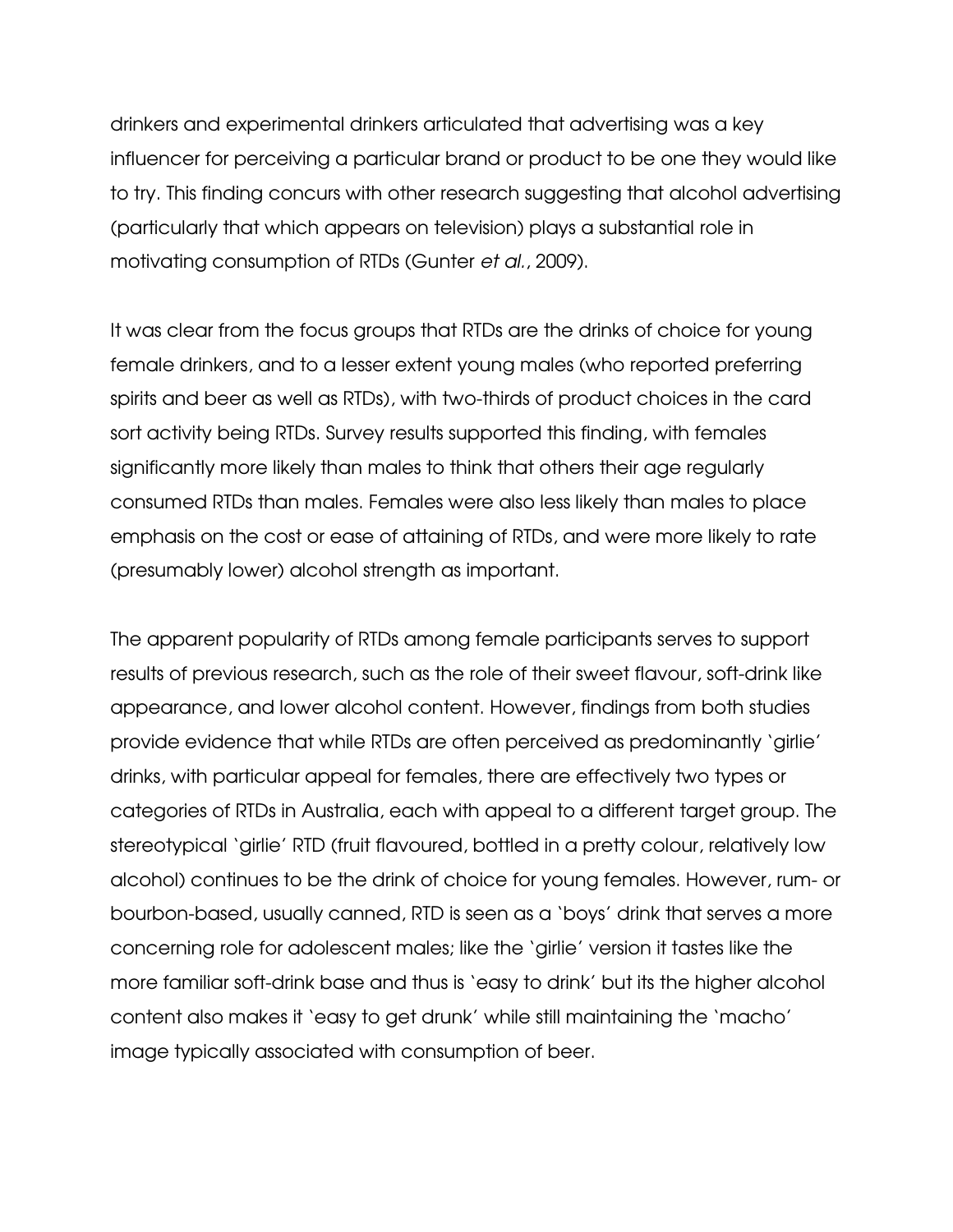As expected, younger participants (those aged 12 to 14 years) were significantly more likely to place importance on the appearance of RTDs than their older counterparts. This partially supports the expectations of the study, that younger people are more influenced by the appealing appearance of the products. The tendency to rely on looks as a key cue in preference may reflect their limited experience with other features of the alcohol products. Younger participants were also significantly more likely to place importance on the strength of the alcohol in RTDs, which, from analysis of focus group discussions, appeared to be a preference for lower alcohol content. Contrary to expectations, taste was not considered to be as important to young participants as it was for older participants. Again, this may reflect the younger participants' limited experience with the taste of the products.

Results of these two studies elaborate on previous research, by indicating that RTDs are appealing to young people for a number of reasons, many of which differ in importance depending on age and gender. Future research should aim to solidify findings using a longitudinal design, in order to ascertain whether attitudinal preferences towards RTDs, gained early in adolescence, transfer into the behaviour of purchasing/consuming RTDs.

## Limitations

This study used an opportunistic data collection strategy, which means that our respondents are not a random sample of the underlying population. However, the use of a range of data collection methods in our survey study (internet, intercept, school-based and prior study participants) across a diverse range of geographic areas in both studies (metropolitan, regional and rural) increases the generalisability of our findings. It is important to note that while the focus group study included approximately equal numbers of males and females, the survey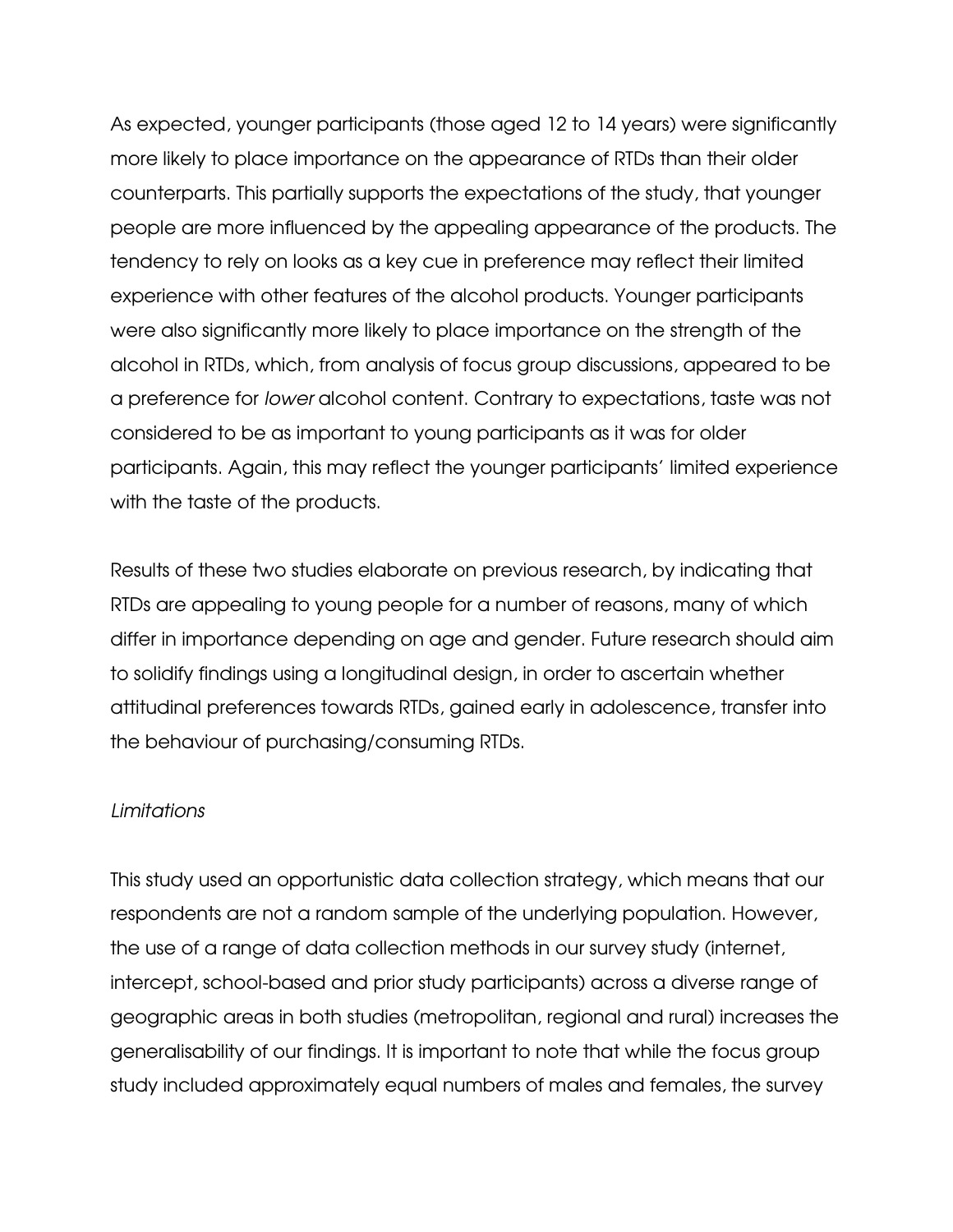sample consisted of more female (60%) than male respondents. It is possible that our sample may under-represent some ethnic/cultural groups, and did not include non-english speaking participants. It is possible that the responses of the 95 (7.5%) survey respondents who had previously participated in the qualitative study may have been influenced by their prior engagement with the topic; however, analysis confirmed these respondents did not differ from the remainder of the sample on any key variables.

Many of the younger participants (12-14 year olds) in Study 1 were non-drinkers or experimental drinkers, and their product rankings were based primarily on physical appearance of the products rather than their experience of drinking it. However, this increases (rather than decreases) the need to address the marketing of these products (packaging, advertising and distribution) as these factors are likely to be even more influential for younger teenagers who are beginning to experiment and are making decisions about whether (and what) to drink.

# Implications for health education

The finding that 'taste' is the most frequently cited reason for the selection of RTDs raises concern regarding RTDs as "gateway drinks" which are initiated and accepted (because of their seemingly harmless, sweet flavour) in early adolescence, subsequently acting as a bridge to stronger alcoholic beverages in later years (Barnard & Forsyth, 1998). To counter this, educational campaigns based on a harm reduction approach have been suggested by others (Mackintosh,et al., 1997). These would require the involvement of parents, who are seen to be particularly influential in determining sensible drinking behaviour (Mackintosh, et al.. 1997), and who are often the ones to supply these drinks to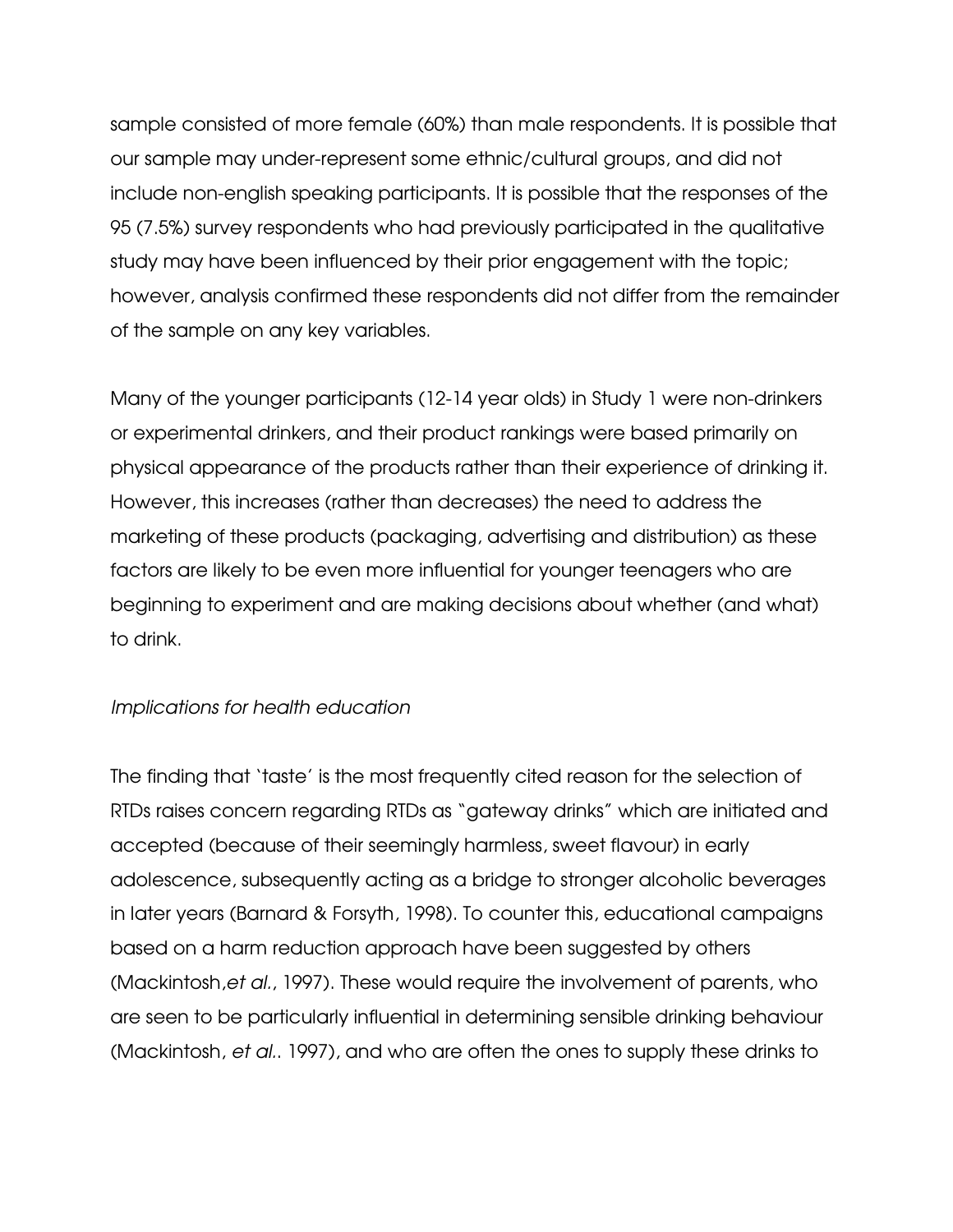their children (White and Hayman, 2006).

Given that advertising was found to be a key factor in the preference for alcopops over other alcoholic drinks, school-based media literacy programs targeting alcohol advertising have the potential to educate adolescents by encouraging them to counter persuasive messages (Mackintosh et al.,1997). Alcohol specific media literacy training programs have been successfully utilised with third grade children, and these were found to be most effective in reaching females (Austin and Johnson, 1997), who tend to be the primary consumers of RTDs. Children receiving this kind of training (even just a single session) were found to hold fewer expectations about the positive consequences of alcohol, and also were less likely to choose an alcohol product (Austin and Johnson, 1997). In this way, even minimal alcohol-related media literacy education may help young people to resist the harmful persuasive messages.

# Acknowledgements

This research was funded by the New South Wales Department of Health.

# References

Austin, E.W. and Johnson, K.K. (1997), "Effects of general and alcohol-specific media literacy training on children's decision making about alcohol", Journal of Health Communication, Vol. 2, pp. 17-42.

Australian Divisions of General Practice (2003), "Ready to Drink? Alcopops and youth binge drinking - A report from the Australian Divisions of General Practice", Canberra: Australian Divisions of General Practice.

Barnard, M., and Forsyth, A.J.M. (1998). "Alcopops and underage drinking: Changing trends in drink preference", Health Education, Vol.6, pp. 208-212.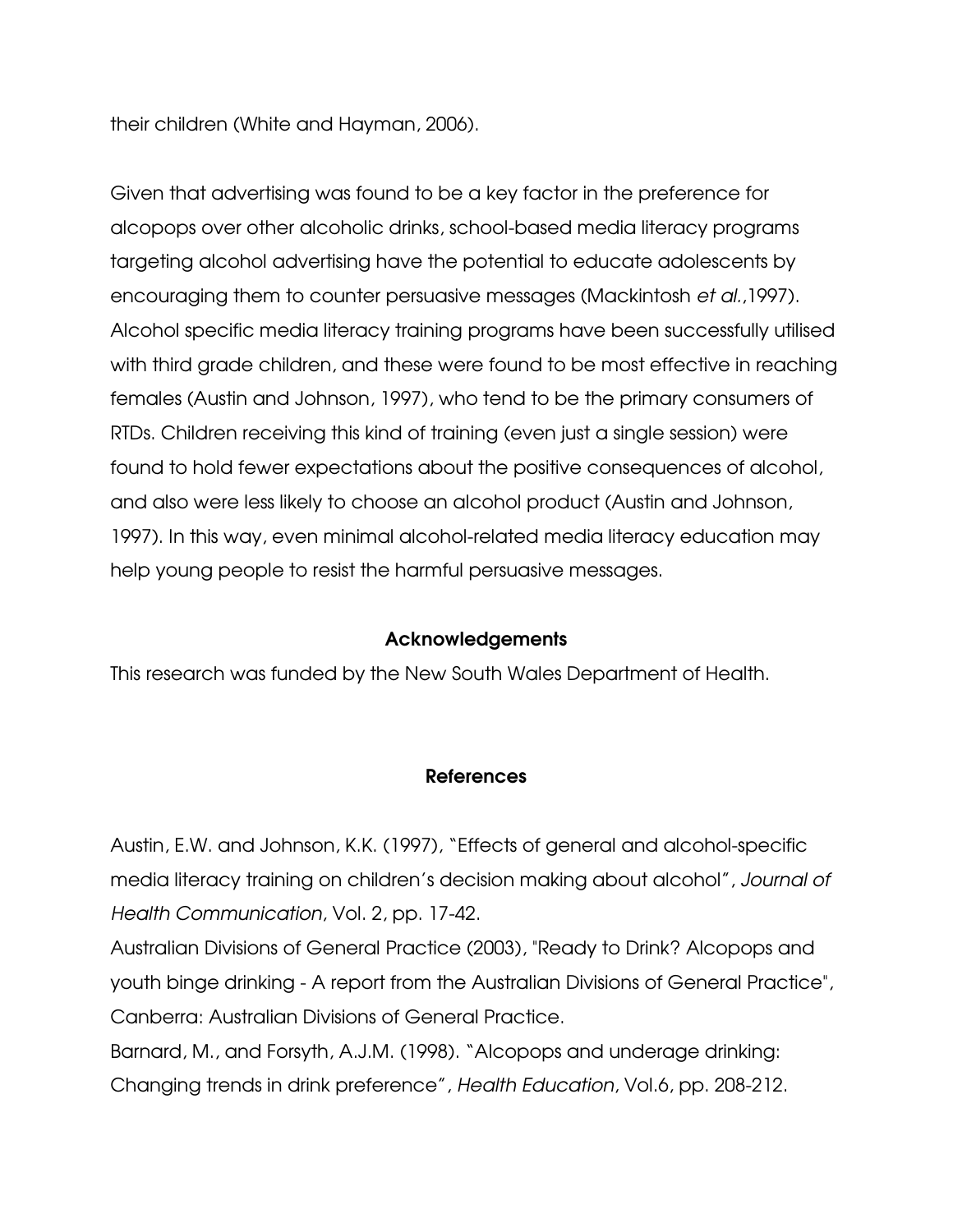Brain, K., Parker, H. and Carnwath, T. (2000), "Drinking with design: Young drinkers as psychoactive consumers", Drugs: Education, Prevention, and Policy, Vol. 7 No.1, pp. 5-20.

Center for Applied Research Solutions (2006), " 'Alcopops' and California Youth: A conversation with middle and high school students - Summary Report", Folsom, CA: Center for Applied Research Solutions.

CHOICE:Journal of the Australian Consumers' Association (2007), "Alcopops", available at: http://www.choice.com.au/Reviews-and-Tests/Food-and-Health/Food-and-drink/Alcohol/Alcopops/Page.aspx (accessed 18 Oct 2010). Colman, R. and Colman, A. (2003), "Alcopops", Youth Studies Australia, Vol. 22 No. 2, p. 5.

Copeland, J., Stevenson, R.J., Gates, P. and Dillon, P. (2007), "Young Australians and alcohol: The acceptabllity of ready-to-drink (RTD) alcoholic beverages among 12-30-year-olds", Addiction, Vol. 102 No.11, pp. 1740-46.

Forsyth, A. J. M. (2001), "A design for strife: Alcopops, licit drug – familiar scare story", International Journal of Drug Policy, Vol.12, No. 1, pp. 59-80.

Gates, P., Copeland, J., Stevenson, R.J.and Dillon, P. (2007), "The influence of product packaging on young people's palatability rating for RTDs and other alcoholic beverages", Alcohol & Alcoholism, Vol. 42 No. 2, pp. 138-42.

Gunter, B., Hansen, A. and Touri, M. (2009). "Alcohol advertising and young people's drinking", Young Consumers, Vol.10, No.1, pp. 4-16.

Huckle, T., Sweetsur, P., Moyes, S. and Casswell, S. (2008), "Ready to drinks are associated with heavier drinking patterns among young females", Drug and Alcohol Review, Vol. 27, pp. 1-6.

Hughes, K., MacKintosh, A.M., Hastings, G., Wheeler, C., Watson, J. and Inglis, J. (1997), "Young people, alcohol, and designer drinks: a quantitative and qualitative study", British Medical Journal, No. 314, pp. 414–418.

MacCall, C.A. (1998), "'Alcopop' use in Scottish bars: A pilot study", Journal of Substance Misuse, Vol. 3, pp. 21-29.